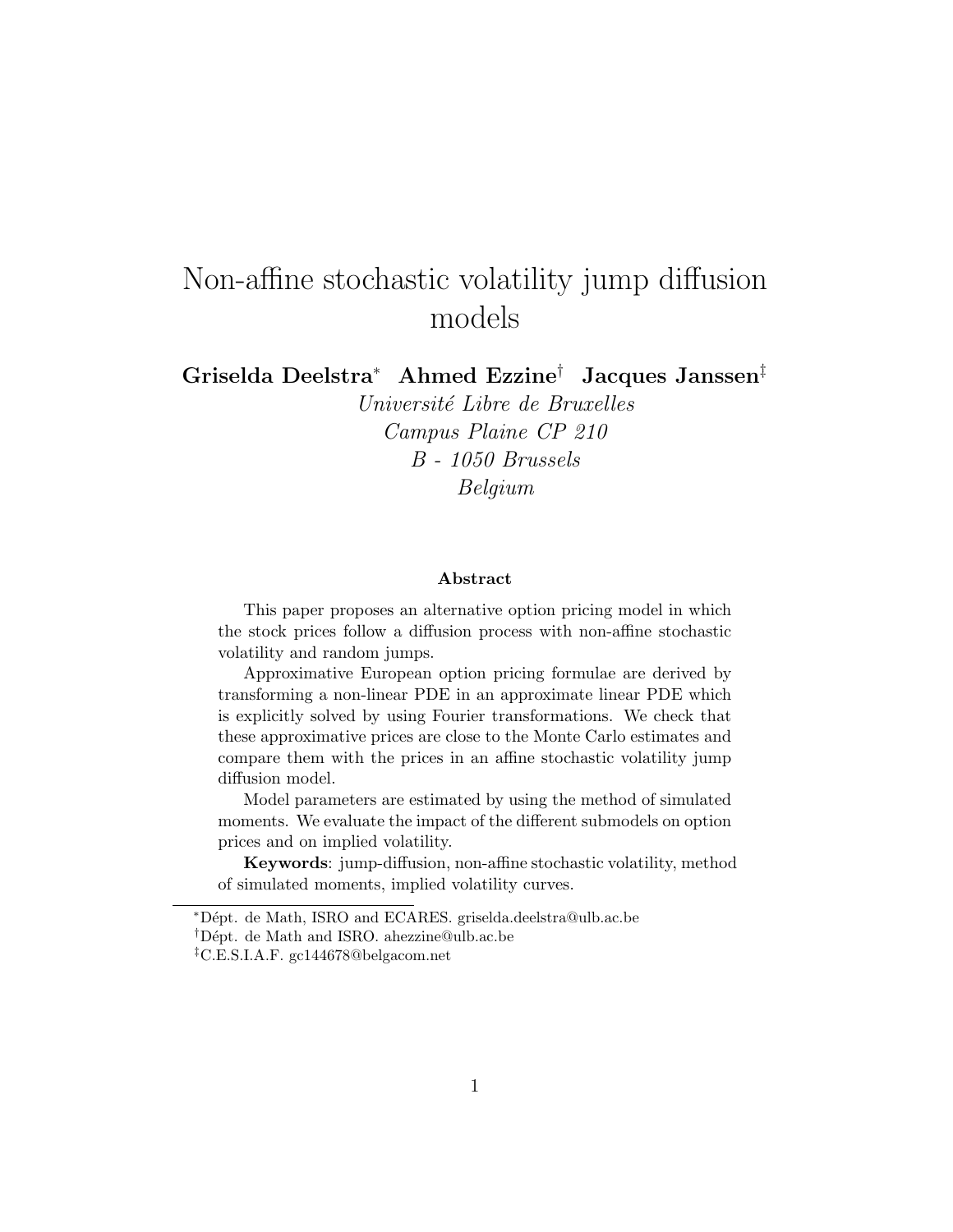### 1 Introduction

In the last decade, there has been evidence that stochastic volatility processes with jumps in the returns are important to model index return and volatility, but some recent studies on option pricing prove that most models still are incapable to capture some empirical characteristics observed in data. In particular the mean squared errors by the parameter estimation remain high and the derived implied volatility graphs are not satisfactory.

Some authors use the square root process to represent the dynamics of the instantaneous variance (e.g. Heston (1993)) but this square root model is generally rejected by many authors. The cause is principally due to the insufficient kurtosis generated by the model (see, e.g., Benzoni (1998) and Pan (2002)). They find that the parameter estimates are inconsistent with a time series analysis of the implied volatility series. Many recent papers (e.g. Bakshi et al. (1997, 2000), Bates (1996) and Duffie et al. (2000)) indicate that the square root model is incapable to explain the high moments of the spot volatility. Jones (2003) proves that the moments of stock return depend mainly on the variance of the volatility.

The purpose of this paper is to introduce a more general form of the stochastic volatility model which includes the affine class of random intensity models studied by Bates (1996) and Bakshi et al. (1997, 2000). Our class of models generalizes the square root model by allowing the instantaneous variance of the volatility to be proportional to any power of the variance, and then to be a non-affine process. We will call this a non-affine stochastic volatility jump diffusion model (NA-SVJD). The main goal of this paper is to check whether the NA-SVJD model might contribute to a better fit of the data by its supplementary parameter of the power of the variance, and this by analogy of the paper of Chan et al. (1992) in interest rate modelling where the generalisation of the square root in the Cox-Ingersoll-Ross (1985) process has been studied.

We first turn to the estimation of its parameters, a problem which is quite challenging. Several studies have pointed out that implicit volatility from option prices should theoretically summarize a rich information regarding expected future volatility. Therefore, we will use both the underlying asset prices and the prices of options on them in order to estimate the parameters of the model. Indeed, we propose to use a method of simulated moments (MSM) for estimating all parameters of the NA-SVJD model except the current return variance, and this by using both spot prices of the underlying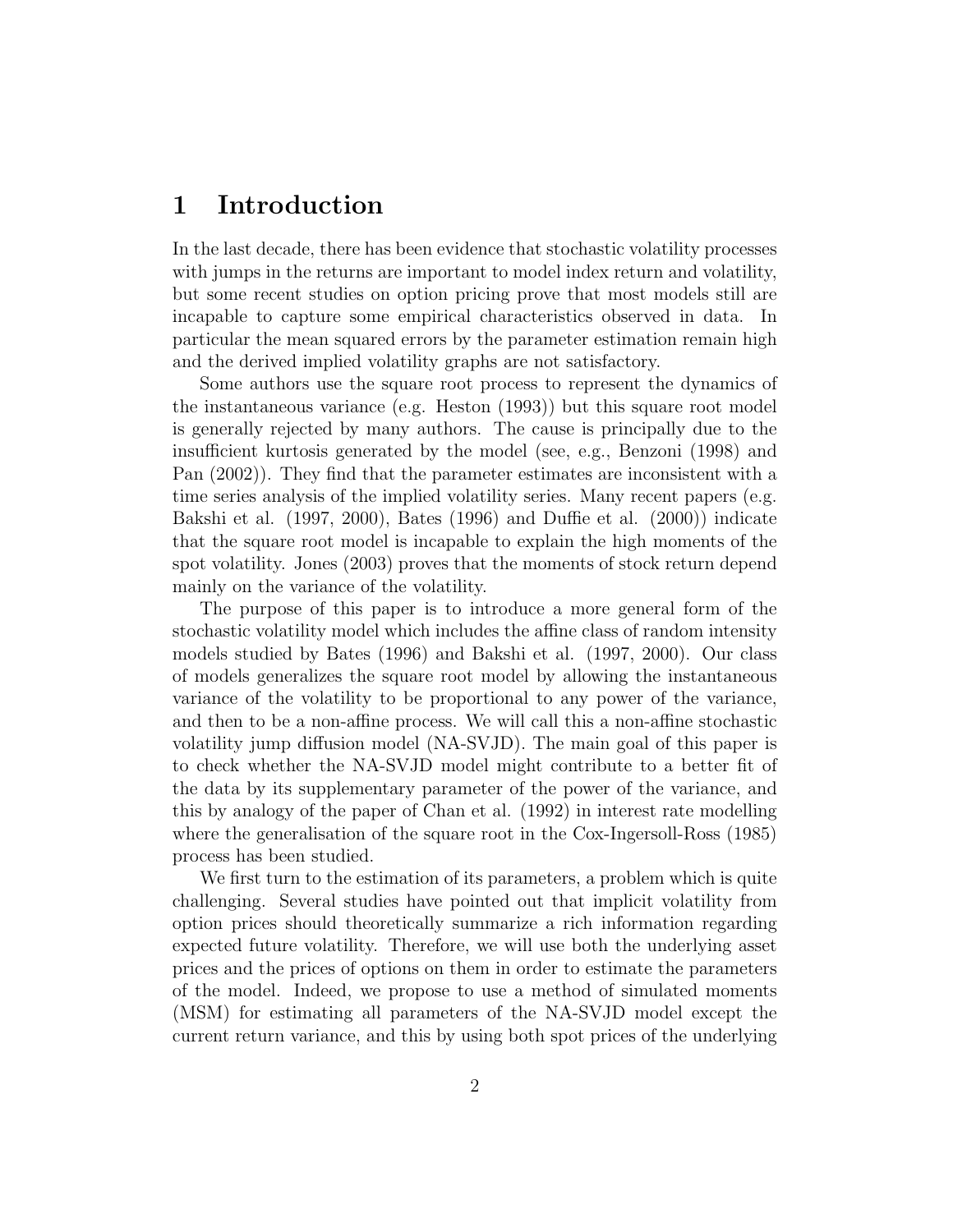assets and option prices on them. The method of simulated moments (MSM) approach has been developed by McFadden (1989), Pakes and Pollard (1989) and has been used in the financial literature by e.g. Duffie and Singleton (1993) and Bakshi, Cao and Chen (2000). The MSM technique is quite easy to use for complicated estimation problems in econometrics and it only asks a reasonable computation time. The daily initial return variance is then estimated by looking at the Mean Squared Error (MSE) between the approximative option prices and the observed market prices.

In the NA-SVJD model, however, explicit European call option prices can only be obtained in an approximative way. Indeed, the partial differential equation (PDE) approach introduced by Heston (1993), Bates (1996) and Bakshi et al. (1997) leads to a non-linear PDE which we will linearize in order to be able to solve it in an explicit way by using Fourier transformations. We compare the approximative European call option prices with the corresponding Monte Carlo estimates and the results in an affine stochastic volatility model.

This paper is composed as follows. In Section 2, we present the nonaffine stochastic volatility jump diffusion model (NA-SVJD) that we study in this paper. Section 3 develops an approximative option pricing formula in this model. Section 4 describes the MSM estimation technique and the volatility filtering technique and reports the estimation results of the general model and various submodels. Section 5 compares the performance in option pricing among the different models, and this by studying the implied volatility graphs. Section 6 uses the previous estimated parameters to test the precision of the approximative European call option prices by Monte Carlo simulations.

## 2 Non-affine Stochastic Volatility Jump Diffusion Model

Throughout this paper, we consider a complete probability space  $(\Omega, \mathcal{F}, P)$ with an information filtration  $\{\mathcal{F}_t\}_{0\leq t\leq T}$  satisfying the usual conditions. We denote by  $S = \{S_t, 0 \le t \le T\}$  a stock price process (the risky asset price), where  $T$  is a finite time horizon.

We assume that under a risk-neutral probability measure  $Q$ , the asset price follows a jump diffusion with the instantaneous conditional variance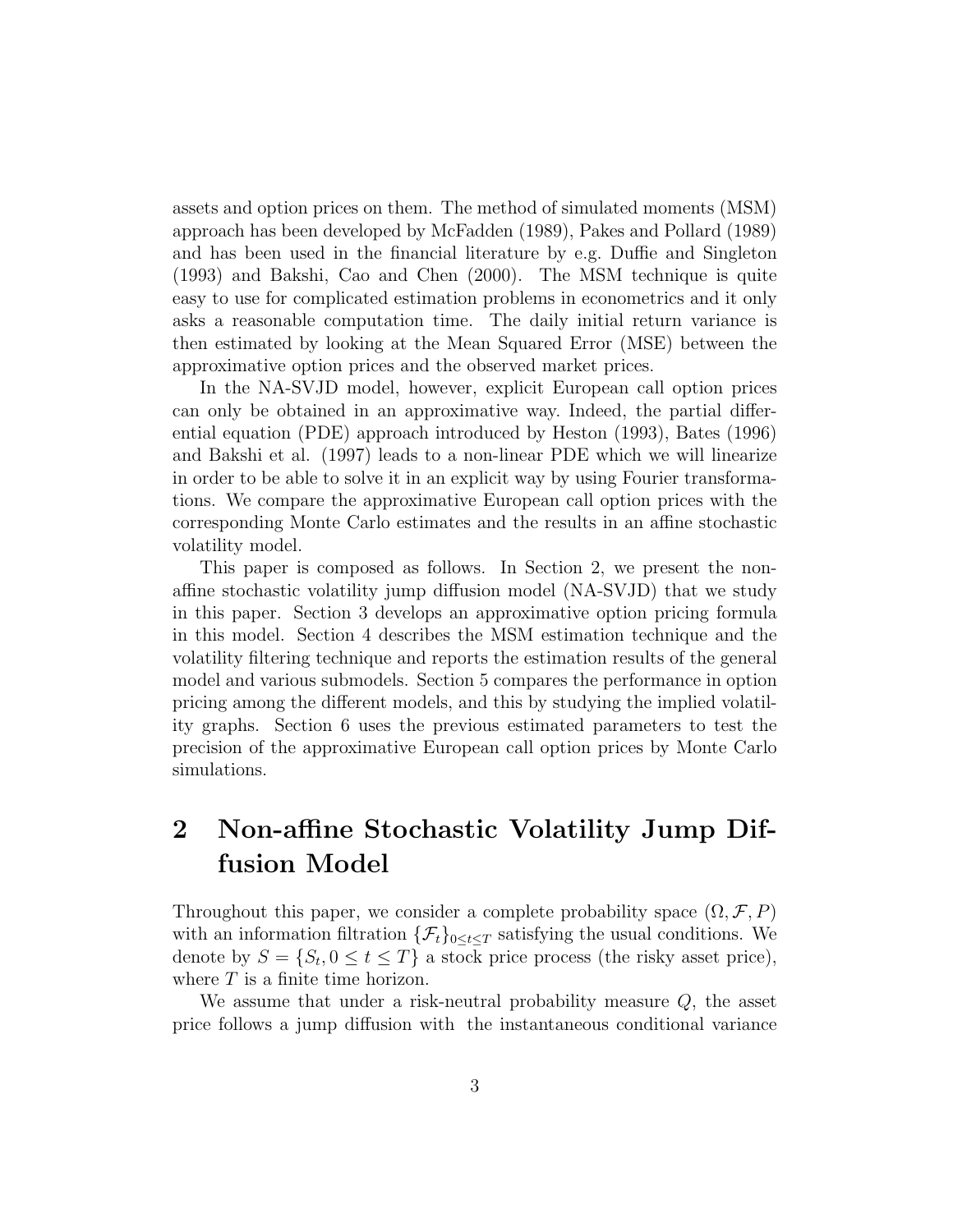V following a non-affine stochastic process:

$$
dS(t)/S(t) = (r - \lambda \mu_J)dt + \sqrt{V(t)}dZ_s(t) + J(t)dq(t)
$$
 (1)

$$
dV(t) = k(\theta - V(t))dt + \sigma_v V^{\gamma/2}(t) dZ_v(t)
$$
\n(2)

with

$$
cov(dZ_s(t), dZ_v(t)) = \rho dt \quad \text{and} \quad Q(dq(t) = 1) = \lambda dt \tag{3}
$$

and

$$
\ln(1 + J(t)) \sim N(\ln(1 + \mu_J) - \frac{1}{2}\sigma_J^2, \sigma_J^2)
$$
 (4)

where r is the riskless interest rate which is assumed to be constant,  $\lambda$  is the annual frequency of the jumps and  $J$  is the percentage jump size (conditional on a jump occurring), identically and independently distributed over time, with unconditional mean  $\mu_J$ . q is a Poisson jump counter with intensity  $\lambda$ and the parameters k,  $\theta$  and  $\sigma_v$  are respectively the speed of adjustment, the long-run mean, and the variation coefficient of the diffusion volatility  $V(t)$ .

q and J are assumed to be independent and moreover, they are supposed to be independent with the correlated standard Brownian motions  $Z_s$  and  $Z_{\nu}$ .

The non-affine stochastic volatility model generalizes the square root model by allowing the instantaneous standard deviation of volatility to be proportional to any power of the volatility.

The above processes for asset prices contain models used by many authors, e.g., Merton (1993), Bates (1996), Bakshi et al. (1997), Duffie et al. (2000). The non-affine stochastic volatility model itself is also called the "Constant Elasticity of Variance" (CEV) model and has been investigated in many papers in interest rate modelling, and has been used by Chacko and Viceira (2003) and Jones (2003) to model stochastic variance processes.

## 3 European call option price

In this section, we want to price a European call option by using the PDE approach which is by now quite standard in literature (see e.g. Heston (1993),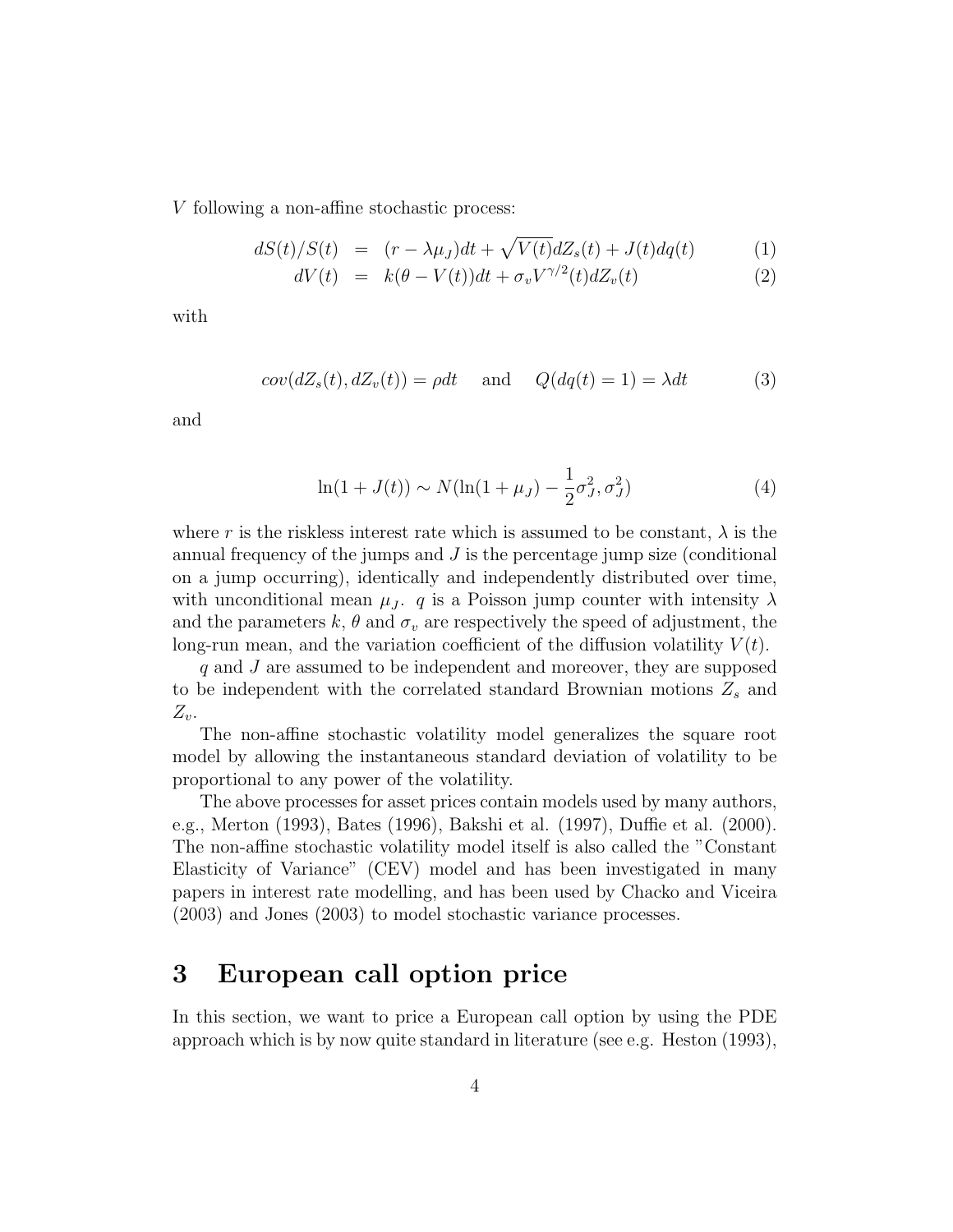Bates (1996) and Bakshi et al. (1997)). We let  $C_t$  denote the price at time t of a European-style call option on  $S_t$  with strike price K and expiration time  $T = t + \tau$ . Using the fact that the terminal payoff of an European call option on the underlying stock S with strike price K is  $\max(S_T - K, 0)$  and assuming that the short-term interest rate r is constant over the lifetime of the option, the price of the European call at time  $t$  equals

$$
C(S(t), V(t), t) = e^{-r(T-t)} E_t^Q (S_T - K)^+
$$
  
= 
$$
e^{-r(T-t)} \left( \int_K^\infty S_T P_t(S_T) dS_T - K \int_K^\infty P_t(S_T) dS_T \right)
$$
  
= 
$$
S(t)\pi_1 - Ke^{-r(T-t)}\pi_2
$$
 (5)

where  $E_t^Q$  $t_t^Q$  (resp.  $P_t(.)$ ) is the conditional expectation operator with respect to the risk neutral probability measure Q of Section 2, (resp. is the conditional density function of  $S_T$ ) conditional to the information  $\mathcal{F}_t$ .

 $\pi_2 = Q(S_T \geq K)$  is one minus the risk-neutral distribution function and  $\pi_1 = \int_K^\infty$  $S_{T}$  $\frac{S_T}{E_t(S_T)}P_t(S_T)dS_T$  is also a probability. In fact, we compute some approximations of  $\pi_1$  and  $\pi_2$ . Indeed, we have employed the partial differential equation (PDE) approach and we obtained non-linear PDE's for the characteristic functions  $f_1$  and  $f_2$  corresponding to  $\pi_1$  and  $\pi_2$ . Therefore, we utilized a Taylor approximation to obtain linear PDE's, like Chacko and Viceira (2003) have done in another setting, and by solving these linearized PDE's, we obtain approximative characteristic functions  $f_1$  and  $f_2$  corresponding to  $\pi_1$  and  $\pi_2$ . If  $\theta^{\gamma}(1-\gamma) + \gamma \theta^{\gamma-1} V_t > 0$  and  $\left| \rho(\theta^{\frac{\gamma+1}{2}})^{1-\gamma} \right|$  $\left|\frac{-\gamma}{2}\right|+\frac{\gamma+1}{2}\theta^{\frac{\gamma-1}{2}}V_t\big|\leq$  $\overline{V}_t\sqrt{\theta^\gamma(1-\gamma)+\gamma\theta^{\gamma-1}V_t}$ , the approximative characteristic functions  $f_1$  and  $f_2$  correspond in fact to the linear SDE system with a time-dependent correlation between the Brownian motions:

$$
\frac{dS_t}{S_t} = (r - \lambda \mu_J)dt + \sqrt{V_t}dZ_s(t) + J_t dq_t \tag{6}
$$

$$
dV_t = k(\theta - V_t)dt + \sigma_v \sqrt{\theta^{\gamma}(1 - \gamma) + \gamma \theta^{\gamma - 1} V_t} dZ_v(t)
$$
 (7)

with

$$
\ln(1 + J(t)) \sim N(\ln(1 + \mu_J) - \frac{1}{2}\sigma_J^2, \sigma_J^2)
$$
 (8)

and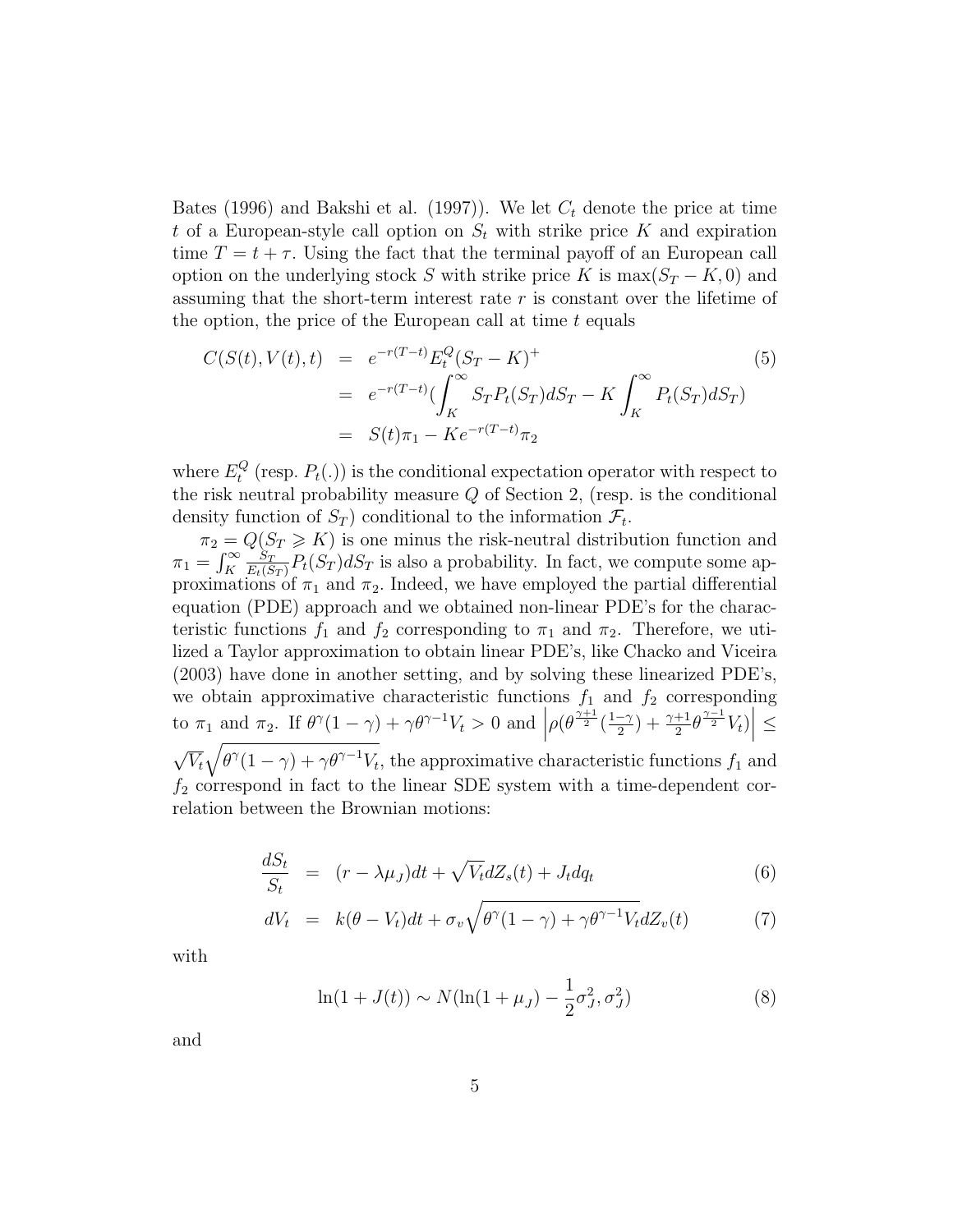$$
Q(dq(t) = 1) = \lambda dt \quad \text{and} \quad cov(dZ_s(t), dZ_v(t)) = \tilde{\rho}_t dt \tag{9}
$$

with

$$
\widetilde{\rho}_t = \frac{\rho(\theta^{\frac{\gamma+1}{2}}(\frac{1-\gamma}{2}) + \frac{\gamma+1}{2}\theta^{\frac{\gamma-1}{2}}V_t)}{\sqrt{V_t}\sqrt{\theta^{\gamma}(1-\gamma) + \gamma\theta^{\gamma-1}V_t}}.
$$
\n(10)

The explicit expressions and the details of the derivation of the approximative characteristic functions  $f_1$  and  $f_2$  are given in Appendix A. In this Appendix, the link with the linear SDE system (6)-(10) is explained as well.

The approximative probabilities  $\pi_1$  and  $\pi_2$  can be calculated by finding the inverse Fourier transforms of the approximative characteristic functions and are given by

$$
\pi_1(S, K, T, r, t) = \frac{1}{2} + \frac{1}{\pi} \int_0^\infty \text{Re}(\frac{e^{-i\phi \ln K} f_1(S, K, T, r, t, \phi)}{i\phi}) d\phi \tag{11}
$$

and

$$
\pi_2(S, K, T, r, t) = \frac{1}{2} + \frac{1}{\pi} \int_0^\infty \text{Re}(\frac{e^{-i\phi \ln K} f_2(S, K, T, r, t, \phi)}{i\phi}) d\phi \tag{12}
$$

where Re[.] denotes the real component of a complex number.

The infinite integrals involved by the inverse Fourier transforms can be evaluated by some numerical integration method like Simpson's Rule.

In Section 6, we will test the approximative pricing formula with Monte Carlo results and with results for an affine stochastic volatility model.

First, we will estimate the parameters of the NA-SVJD model and discuss the empirical results obtained.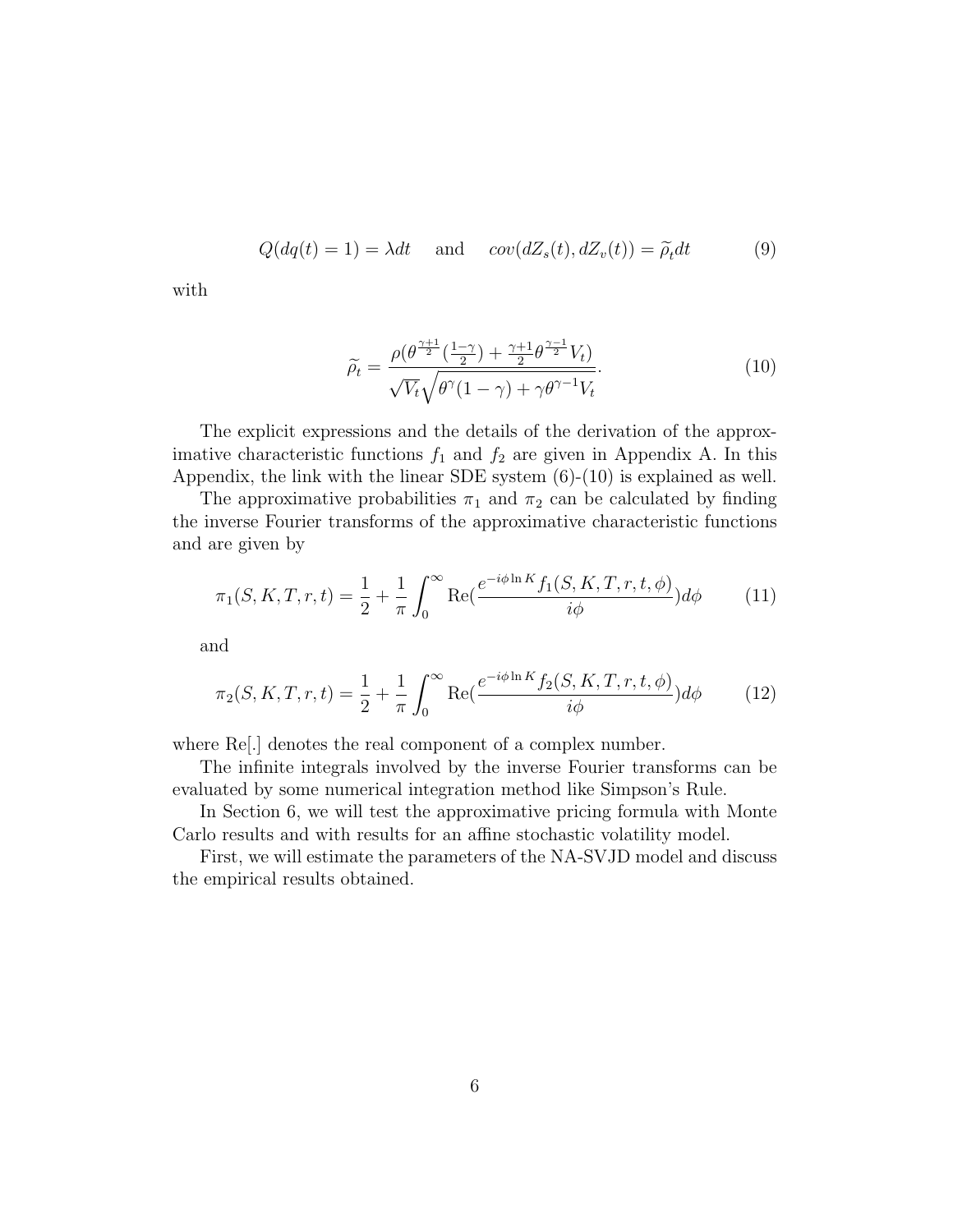## 4 Empirical results

### 4.1 Data description



Figure 1: Time series of the S&P 500 stock index

The empirical analysis of this paper is based on a joint time series  $\{S_n, C_n\}$  of the S&P 500 spot and option prices. The sample consists of daily CBOE closing prices, and have previously been used by Aït-Sahalia, Wang and Yared (2001) and Duffie, Pan and Singleton (2000) among others. The time series data covers the period from  $1/4/1993$  to  $12/31/1993$  providing 14431 observations. A time series plot of the S&P 500 stock index and a plot of the Black & Scholes implied volatilities can be found in Figure 1 and Figure 2 respectively. Summary statistics of the data are reported in Table 1.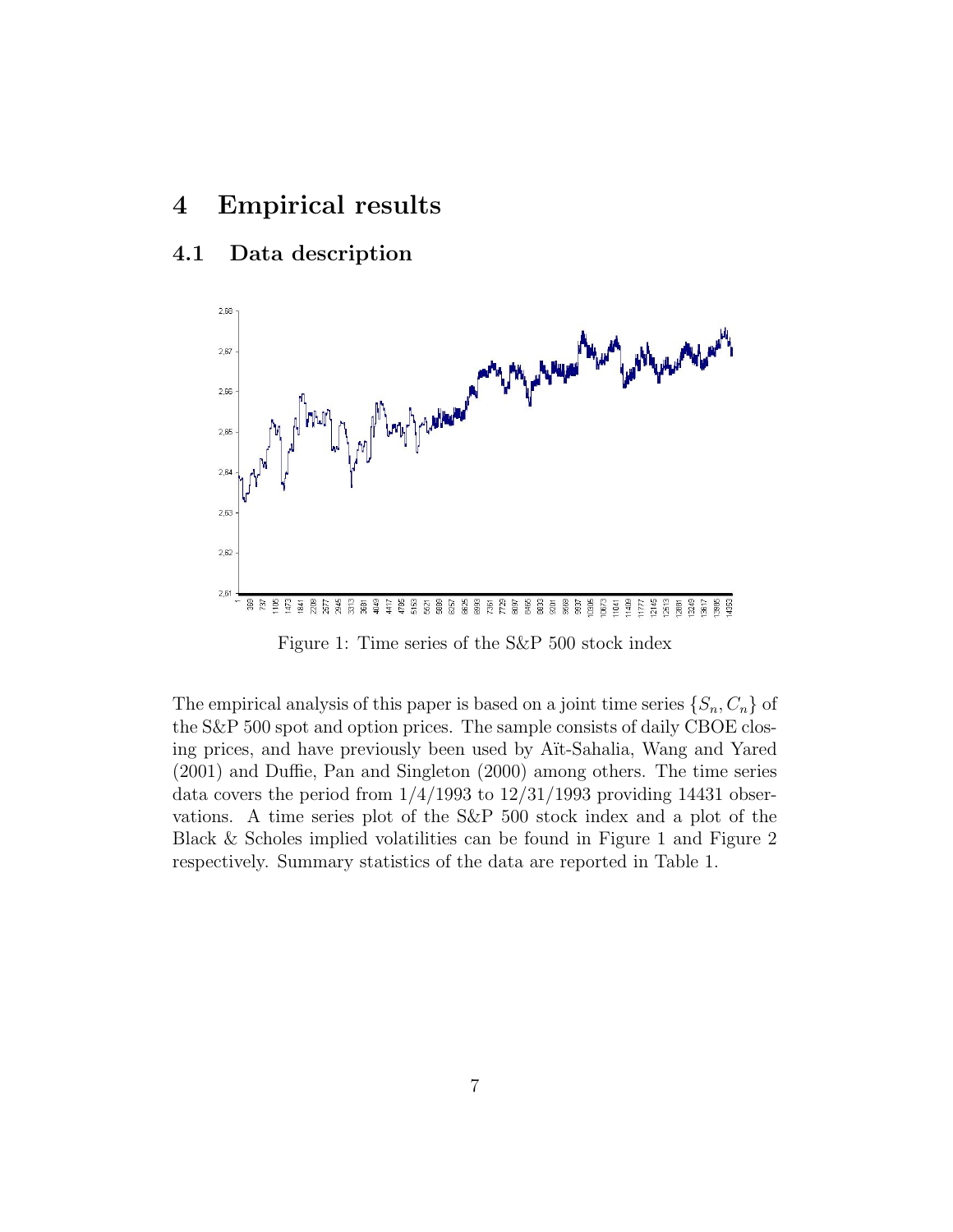

Figure 2: Black & Scholes implied volatilities

| Statistics   Mean   Std dev   Skewnes   Kurtosis   Max                                              |  |  | $\mid$ Min |
|-----------------------------------------------------------------------------------------------------|--|--|------------|
| $\mid S\&P500 \mid 6.12\overline{10} \mid 0.0227 \mid -0.4821 \mid -0.7007 \mid 6.1617 \mid 6.0619$ |  |  |            |

Table 1: Summary statistics of stock returns

From Table 1 we see that the distribution of the S&P 500 stock returns is slightly negatively skewed (-0.4821) and have negative excess Kurtosis. When we look at the frequency distribution of the S&P 500 daily log return (Figure 3), we see that this distribution is highly peaked and heavily tailed in comparison with a normal distribution.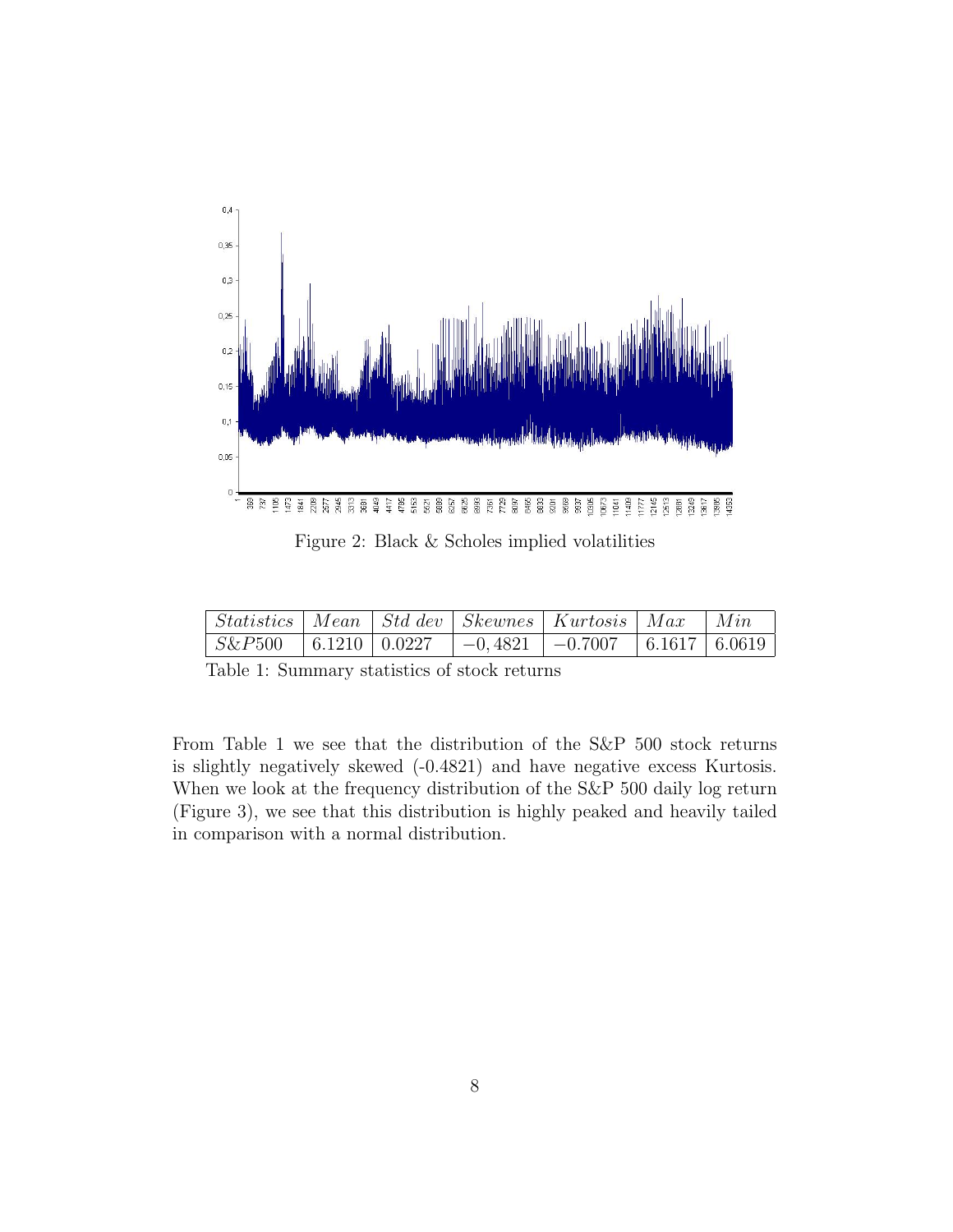

Figure 3: Frequency distribution of the S&P 500 daily log return compared with a Normal distribution

#### 4.2 Estimation procedure

In this section, we focus on the estimation of the parametric model specified in Section 2 using the joint time series data  $\{S_n, C_n\}$  of spot and option prices. The conditional likelihood function of the state vector  $S(t)$  is not known for general non-affine models. Therefore we propose to use the method of simulated moments (MSM) proposed by Duffie and Singleton (1993) and Bakshi, Cao and Chen (2000).

Among many potential applications, the MSM technique is well suited to the estimation of systems of stochastic differential equations.

Following Bakshi et al. (2000), we first divide the option data into several categories based on moneyness and maturity. By the time to maturity, an option contract can be classified as:

(i) short-term  $(T \leq 45 \text{ days})$ 

- (ii) medium-term  $(45 \le T \le 90 \text{ days})$
- (iii) long-term  $(T \geq 90 \text{ days}).$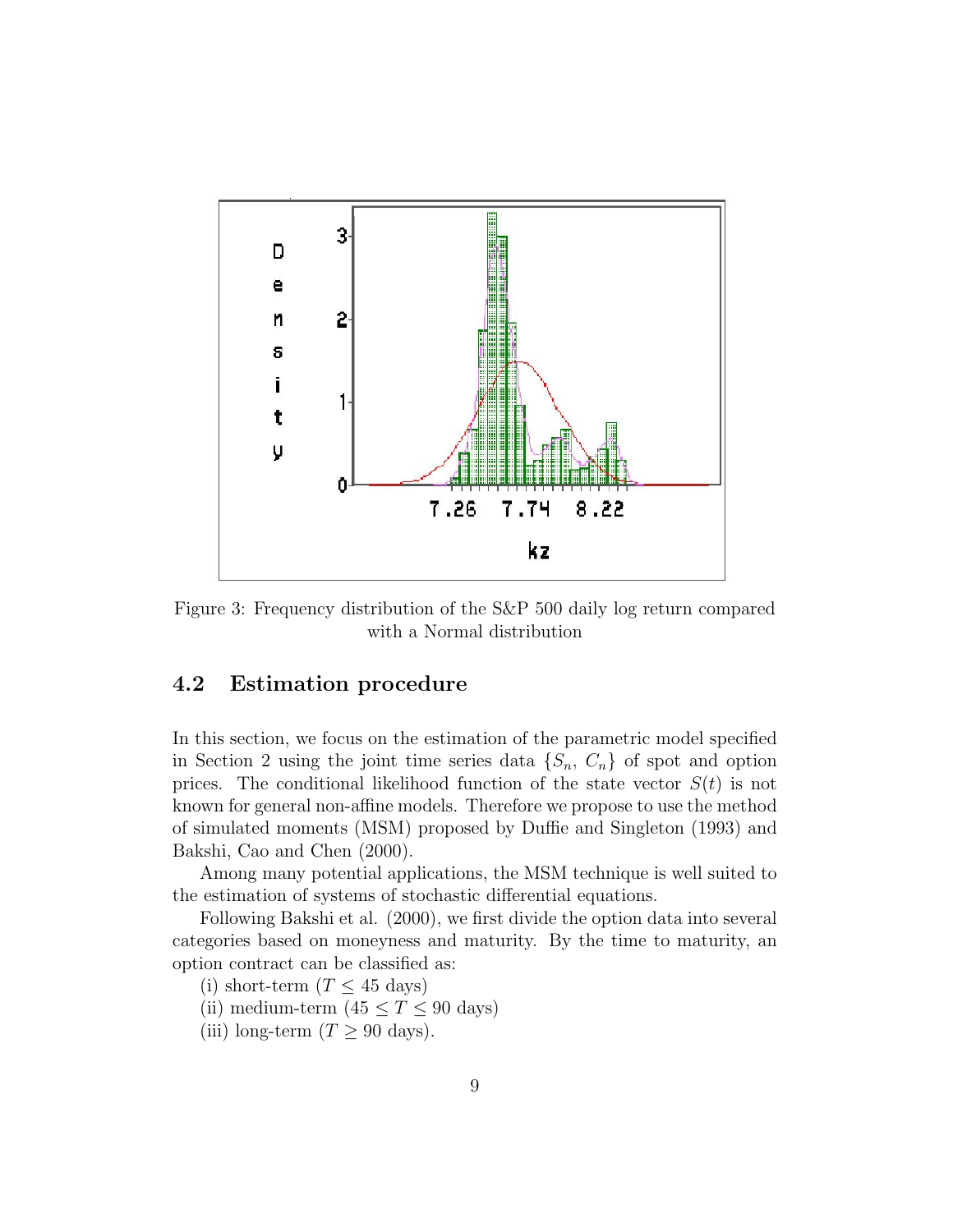Let  $F_t = e^{r(T-t)} S_t$  be the forward value at time t of the stock to be delivered at time  $T$ . Then a call contract is defined as being at-the-money  $(ATM)$ at time t if  $0.95 \leq F_t/K \leq 1.05$ ; out-of-the-money (OTM) if  $F_t/K \leq 0.95$ ; or in-the-money (ITM) if  $F_t/K \geq 1.05$ . The sample was further partitioned into three categories in terms of moneyness: short term (ST), medium term (MT) and long term (LT). Therefore, the proposed moneyness and maturity classification produces 9 categories. Table 2 below, shows the number of observations that falls within each category.

|                              | ST  | $MT \perp LT$             |     |
|------------------------------|-----|---------------------------|-----|
| OTM $F/K \leq 0.95$          |     | $2101 \mid 2503 \mid 882$ |     |
| $ATM$ $F/K \in (0.95, 1.05)$ |     | $3950$   3134   408       |     |
| $ITM \tF/K > 1.05$           | 349 | -681                      | 415 |

Table 2: Number of observations within each category

For each category  $j = 1, ..., 9$ , we define the ratio of the observed option price on the strike price  $\frac{C_{j,t}^{OBS}}{K_{j,t}}$  at day t, and we let  $g_t$  denote the 9-dimensional vector with  $\frac{C_{j,t}^{OBS}}{K_{j,t}}$  in the  $j^{th}$  position defined as:

$$
g_t = \begin{pmatrix} \frac{C_{1,t}^{OBS}}{K_{1,t}} \\ . \\ . \\ \frac{C_{9,t}^{OBS}}{K_{9,t}} \end{pmatrix}
$$

where  $t = 1, ..., N$ , and where  $K_{i,t}$  is the strike price of the observed call option in category j on day t, and N the number of days available in the dataset. We assume that the initial spot price and initial volatility to be equal to the averages of respectively the initial stock prices and of the market implied volatilities in the data base. We further denote the vector of the parameters to be estimated by Θ.

For an initial fixed value of the parameter vector  $\Theta$ , and an arbitrarily large  $M$ , we simulate  $M$  series spot volatility and spot prices and calculate the call price in the  $j<sup>th</sup>$  moneyness-maturity category by Monte Carlo simulations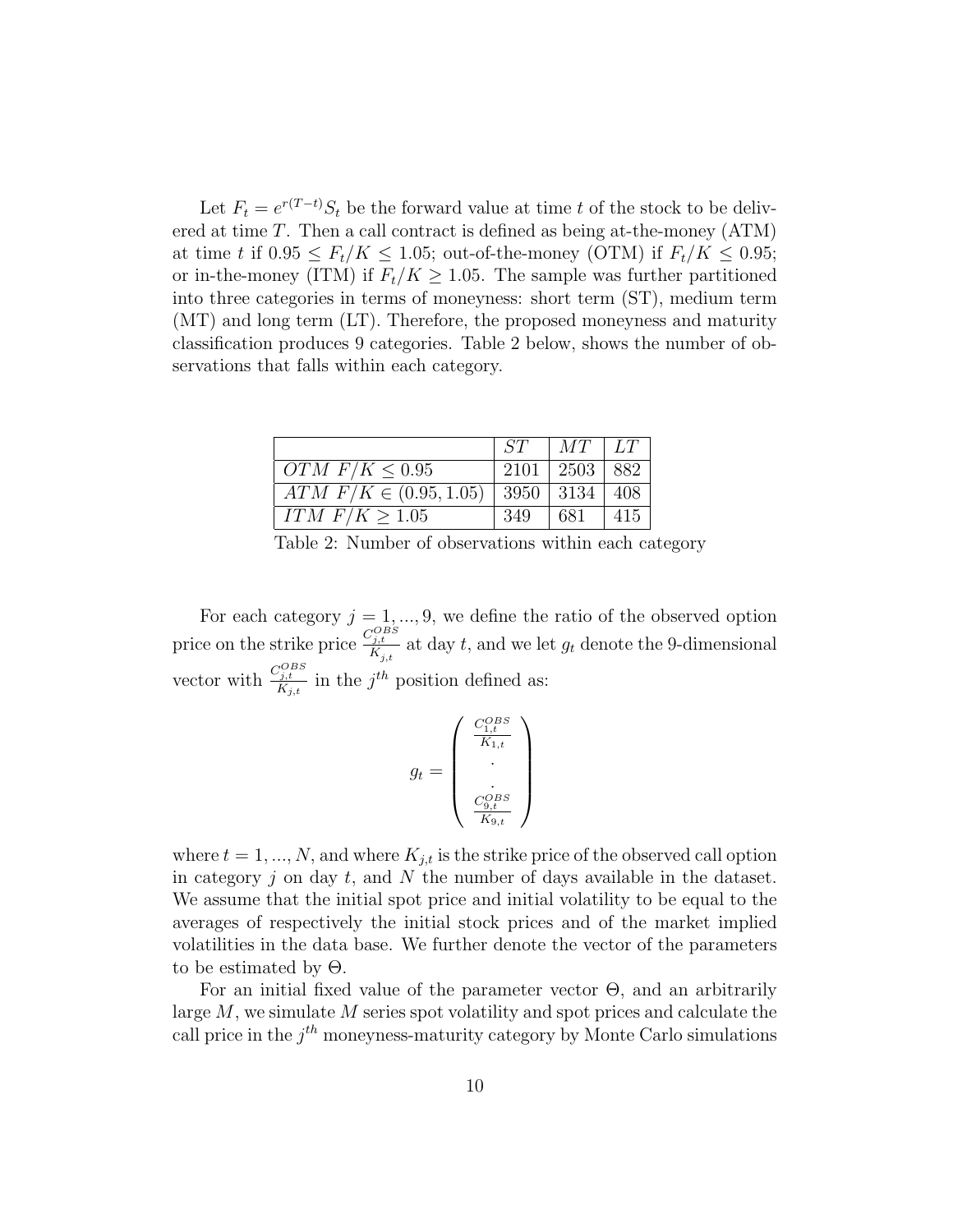(see e.g. formula (15) below). Let  $h_t(\Theta)$  denote the 9-dimensional vector with the average of the M simulated call prices divided by the strike price  $E(C_{j,t}^{sim}(\Theta))$  $\frac{\partial f_i}{\partial x_i(x)}$  in the  $j^{th}$  category:

$$
h_t(\Theta) = \begin{pmatrix} \frac{E(C_{1,t}^{sim}(\Theta))}{K_{1,t}} \\ \vdots \\ \frac{E(C_{9,t}^{sim}(\Theta))}{K_{9,t}} \end{pmatrix}
$$

From  $g_t$  and  $h_t$  we build the corresponding means  $G = \frac{1}{N}$  $\frac{1}{N} \sum_{t=0}^{N} g_t$  and  $H(\Theta) = \frac{1}{N} \sum_{t=0}^{N} h_t(\Theta)$ . We then search for the value of  $\Theta$  for which G and  $H(\Theta)$  are as close as possible in the sense that we minimize

$$
\theta_{TH} = \underset{\Theta}{\text{argmin}} (G - H(\Theta))' \Omega(G - H(\Theta)) \tag{13}
$$

where  $\Omega$  is an arbitrary weighting matrix which is symmetric and positive definite. If  $\theta_{TH}$  is not sufficiently small enough, we repeat the procedure by using the obtained  $\Theta$  as the initial value and we repeat this until  $\theta_{TH}$  becomes small enough. The finally obtained value of  $\Theta$  is the MSM estimator of the parameter vector.

Table 3 reports in the case of  $r = 3.19\%$  and zero dividend yield, the estimations of the parameters obtained by the MSM and the standard deviations for each estimation. We also include the spot volatility and the ratio of the mean squared error (MSE) for each model to that of the Stochastic Volatility (SV) model.

The estimated volatility for each model can be backed out from option prices and parameter estimates of this model via non-linear least square methods by solving:

$$
\min_{V(t)} \sum_{j=1}^{N} \left| C_j(S_t, K, T) - \hat{C}_j(S_t, K, T, \Theta) \right|^2
$$
\n(14)

where  $C_j(S_t, K, T)$  is the actual price of an option with exercise price K and expiring at time T, and where ∧  $C_j(S_t, K, T, \Theta)$  is the price of the option predicted by the model, given the parameters estimation  $\Theta$ . N equals the number of options in the dataset on November 2, 1993, i.e.  $N = 87$ .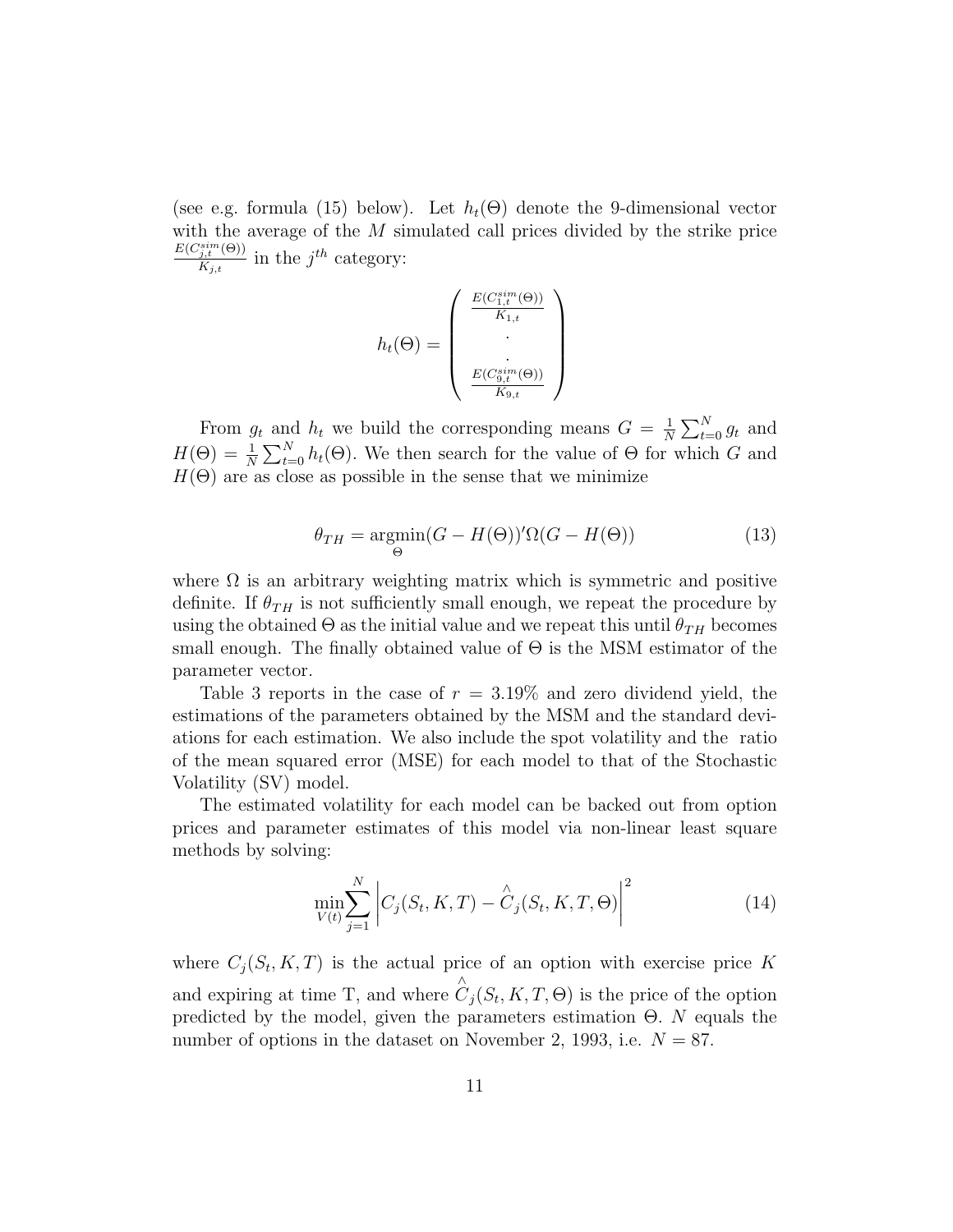From the literature, it is clear that the parameter estimations depend a lot on the kind of dataset which has been used. Chacko and Viceira (2003) find for example higher values of  $\gamma$  and  $\sigma_v$  but they consider weekly and monthly stock prices. The estimates of the SV and SVJ models from Duffie et al. (2000) can neither be compared with ours since all parameters are estimated with only the data of November 2, 1993. Our estimated jump parameters in the SVJ model and the correlation parameters are consistent with the findings of Eraker et al. (2003).

|                  | SV        | $NA-SV$   | SVJ       | $NA-SVJD$ |
|------------------|-----------|-----------|-----------|-----------|
| $\boldsymbol{k}$ | 2.6557    | 2.0284    | 1.5120    | 1.9678    |
|                  | (0.018)   | (0.017)   | (0.021)   | (0.018)   |
| $\theta$         | 0.0508    | 0.1188    | 0.1122    | 0.1118    |
|                  | (0.048)   | (0.053)   | (0.047)   | (0.068)   |
| $\sigma_v$       | 0.7518    | 0.6950    | 0.6666    | 0.5969    |
|                  | (0.040)   | (0.042)   | (0.041)   | (0.048)   |
| $\rho$           | $-0.3644$ | $-0.4521$ | $-0.3930$ | $-0.4116$ |
|                  | (0.014)   | (0.022)   | (0.027)   | (0.021)   |
| $\gamma$         | 1.0       | 1.5328    | 1.0       | 1.4406    |
|                  |           | (0.044)   |           | (0.069)   |
| $\lambda$        |           |           | 0.0667    | 0.0537    |
|                  |           |           | (0.012)   | (0.012)   |
| $\mu_J$          |           |           | $-3.3785$ | $-3.1544$ |
|                  |           |           | (0.0517)  | (0.0501)  |
| $\sigma_J$       |           |           | 2.1681    | 1.8269    |
|                  |           |           | (0.061)   | (0.062)   |
| MSE              | 2.5317    | 1.7477    | 0.8863    | 0.8387    |
| %                | 100%      | 69.03     | 35.01     | 33.17     |
| $\sqrt{V_0}$     | $9.06\%$  | 11.89%    | 12.19.%   | 14.91\%   |

Table 3 : MSM parameter estimations of the four nested models

To compare the different submodels, we observe the ratios of the mean squared error (MSE) for each model to that of the Stochastic Volatility (SV) model. It turns out that the NA-SVJD superperforms the other subcases.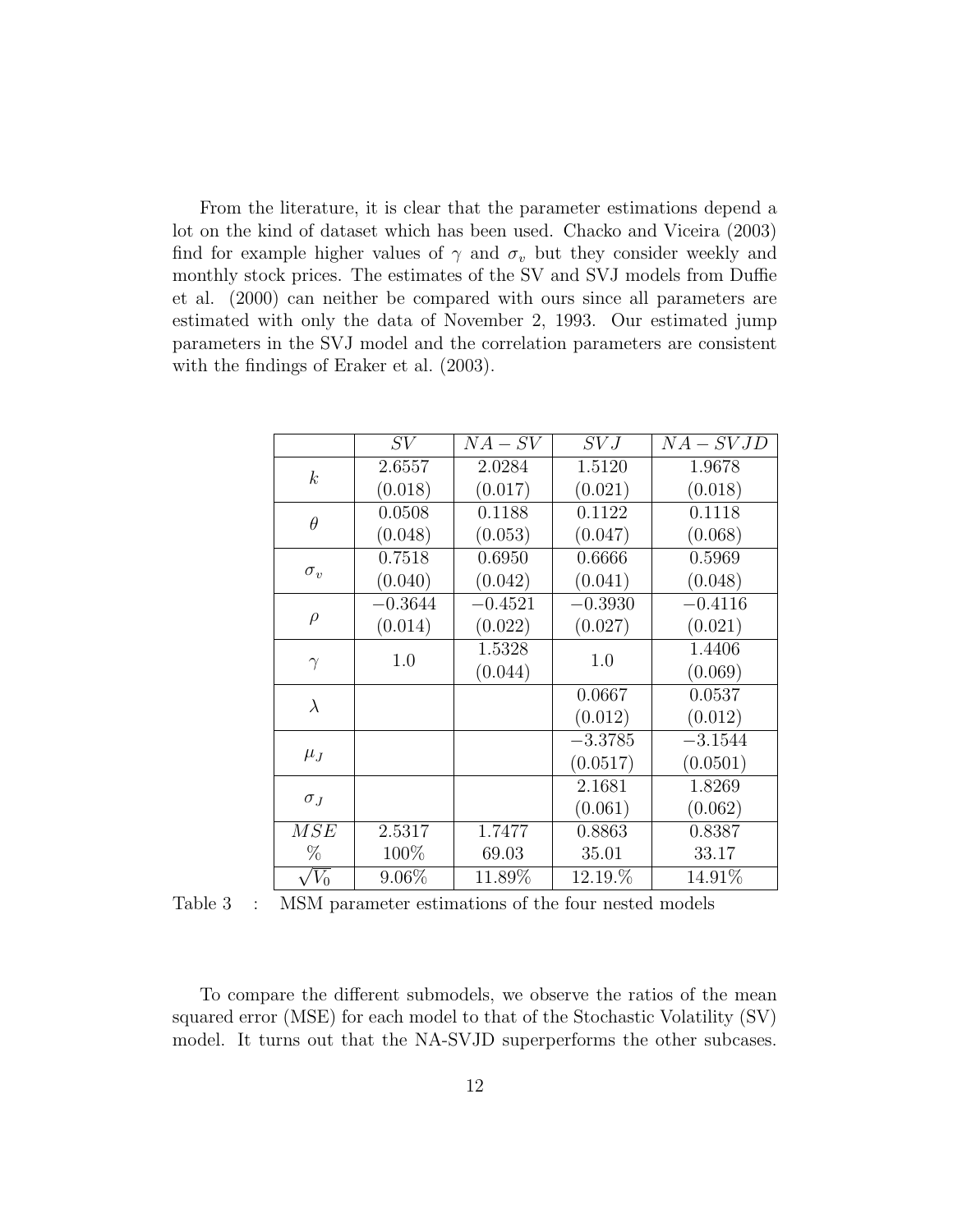Indeed, the NA-SV model reduces the SV squared pricing error by more than 30 percent. The stochastic volatility with jumps (SVJ) model is a more powerful model, cutting SV errors by more than 60 percent and thus explaining an important part of the volatility smile. The NA-SVJD combines NA-SV and jump models and reduces the SV errors, but not in a significant way.

.<br>We find that the initial volatility  $\sqrt{V_t}$  increases when comparing the different submodels. This fact is also observed in Eraker et al. (2003) when studying affine stochastic volatility jump models.

## 5 Implied volatility graph

In this research, another main diagnostic of relative model misspecification is to compare the implied volatility model pattern of each model across both moneyness and maturity. Also for this exercise, we use the subsample data on November, 2 1993, in which there are six different maturities.

Figure 4 and 5 compare the different nested submodels among each others. Figure 4 shows the implied volatility curves for short term maturity (17-days), who have the same form with the minimum around the moneyness equal to one.

In Figure 5, which focuses on a long term maturity (318 day), the implied volatility exhibits a moneyness-related U-shaped smile under the SV, NA-SV and NA-SVJD models, but under the SVJ model, the U-shaped form is difficult to be recognized. The SVJ's implied volatilities are always persistently higher (by about 1 percent on average).

Figure 6 shows the volatility smiles for different values of the parameter  $\gamma$ (gamma) in the power of volatility in the NA-SV model, namely for  $\gamma$  equal to resp. 0.5, 1.4406 and 2.0. We observe that the implied volatility curve is increasing in  $\gamma$ .

Figure 7 shows the volatility smiles for different values of the correlation coefficient  $\rho$  (rho), who have the same form and are much at the same level. For in-the-money-options, an increase of the correlation implies a small increase of the implied volatility, where as for out-of-the-money options it leads to a decrease.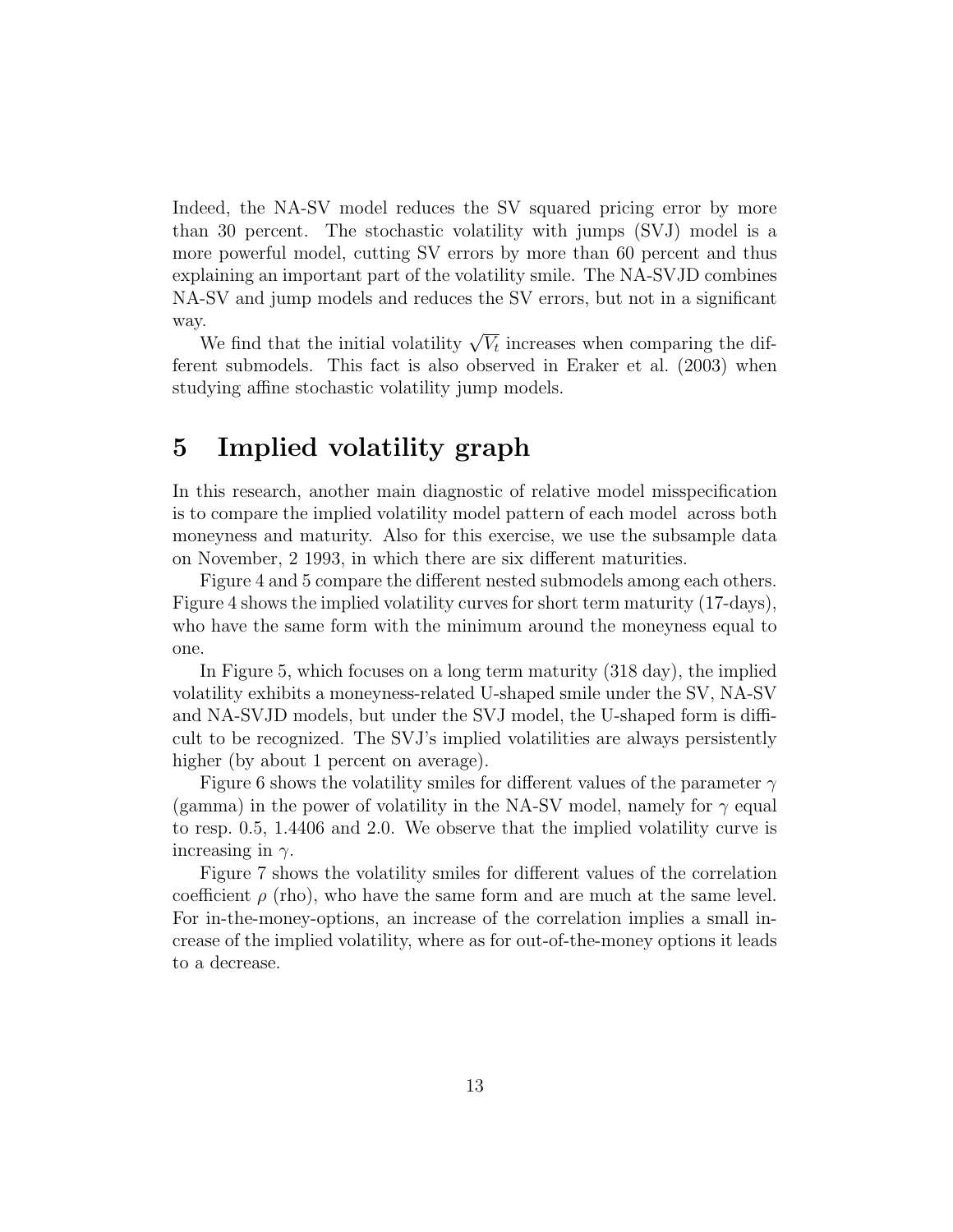

Figure 4 : Implied volatility curves for 17 days to maturity and for the different models



Figure 5 : Implied volatility curves for 318 days to maturity and for the different models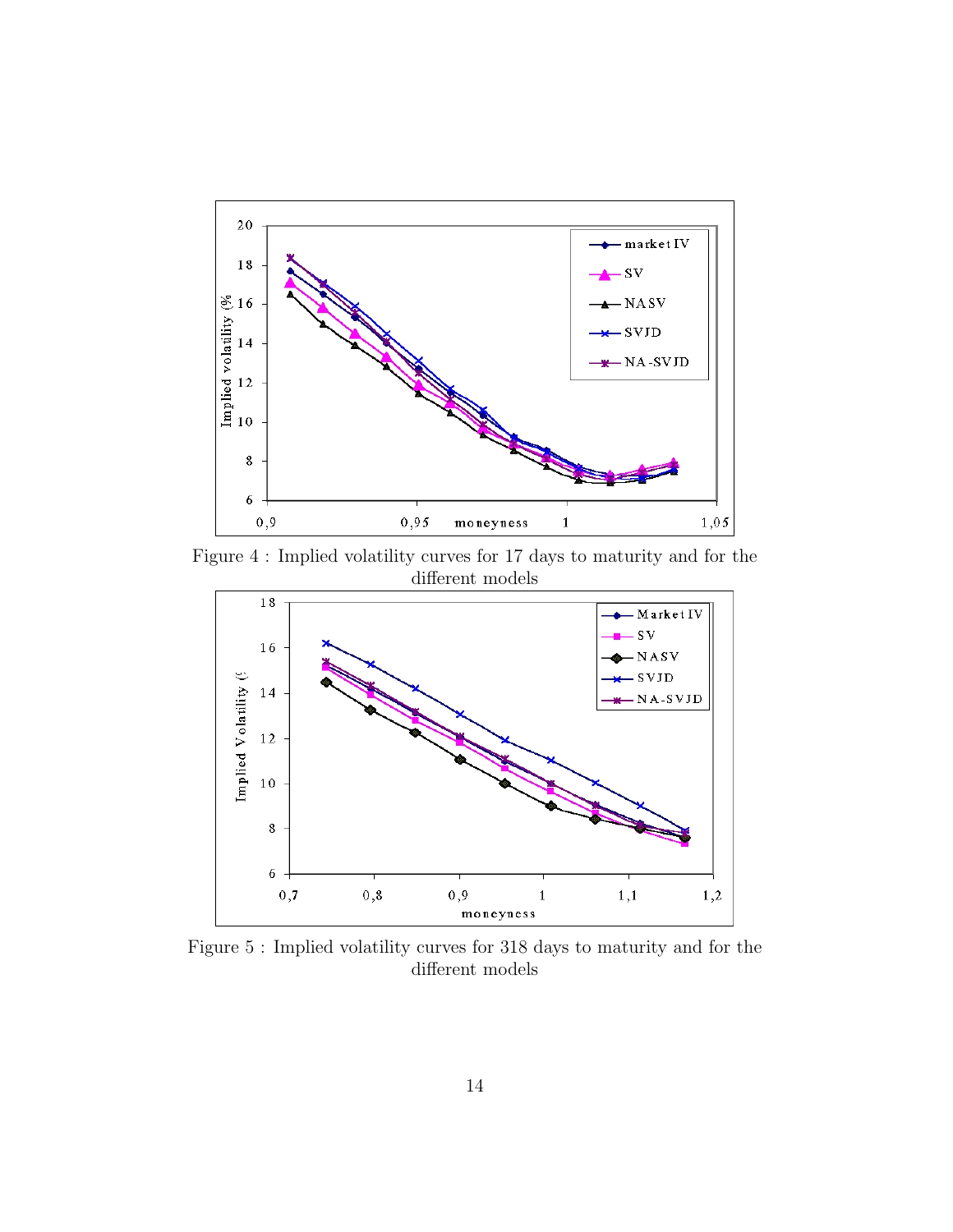

Figure 6 : smile curves for different values of gamma and maturity 17 days



Figure 7 : : smile curves for different values of correlation and maturity 17 days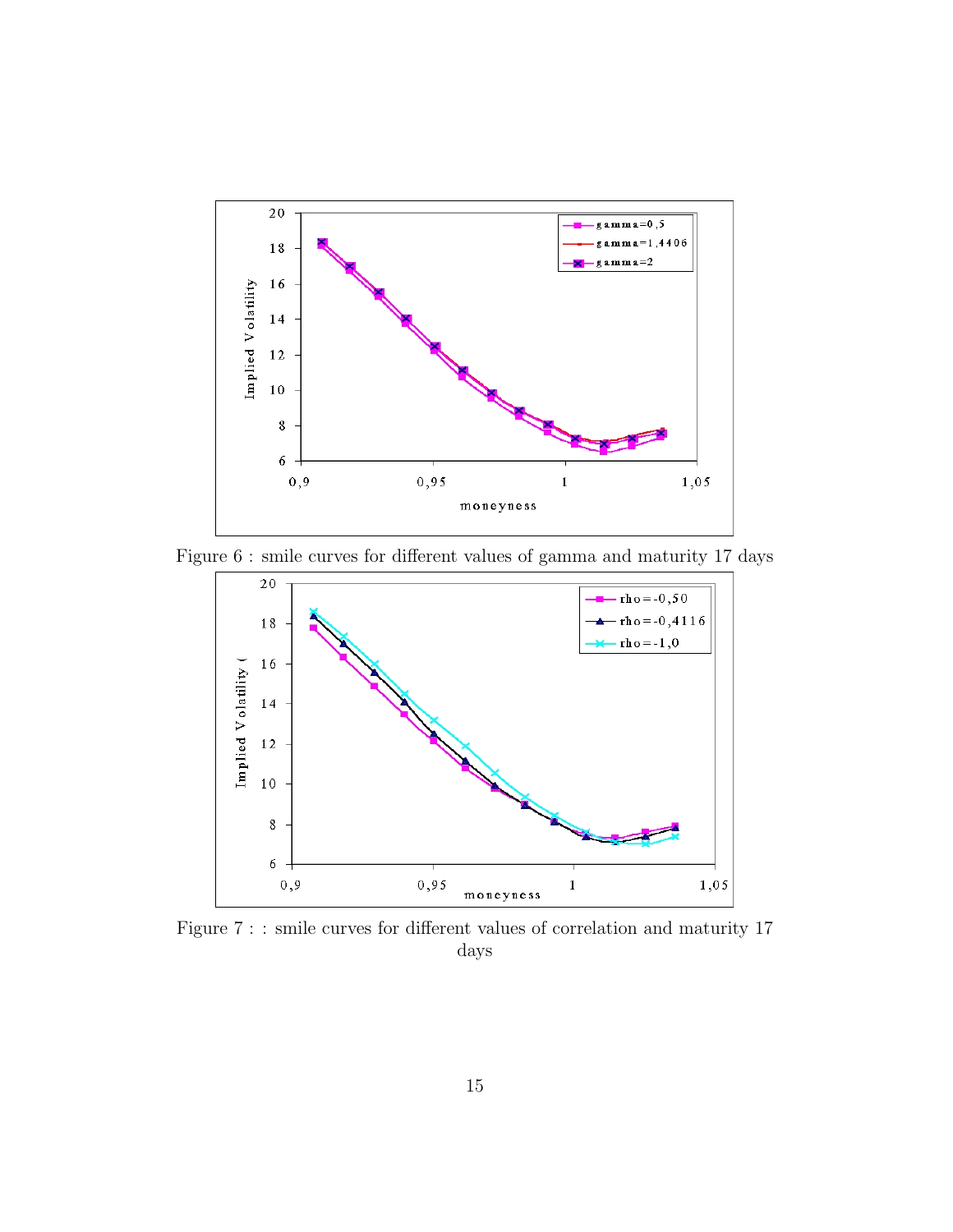## 6 Explicit approximations versus Monte Carlo estimates.

In this section, we present and discuss the results of a comparison of the explicit approximative European call option prices versus the corresponding Monte Carlo estimates:

$$
C_t = e^{-r(T-t)} \frac{1}{N} \sum_{l=1}^{N} (\max(0, S_l - K))
$$
 (15)

where  $S_l$  is the  $l - th$  realization of the state variable at time T and N is the number of the simulations. In order to test the approximative but closed formula for a European call option (5), we use the parameters summarized in Table 2 and perform  $N = 1,000,000$  iterations to obtain Monte Carlo estimates (15). For different maturities and different types of moneyness, the obtained values and corresponding CPU-times can be found in Table 4. The standard error of the Monte Carlo estimates are given between parentheses.

| T             | F/K    | Monte    | CPU       | $NA-$       | CPU    | <b>SVJD</b> | <b>CPU</b> |
|---------------|--------|----------|-----------|-------------|--------|-------------|------------|
| $_{\rm days}$ |        | Carlo    | $(*10^4)$ | <b>SVJD</b> |        |             |            |
| 90            | 1.1467 | 77.4107  | 3.7363    | 77.9350     | 0.1167 | 77.3546     | 0.1167     |
|               |        | (0.0423) |           |             |        |             |            |
|               | 1.0297 | 41.2622  | 3.5842    | 41.6118     | 0.1333 | 41.2380     | 0.1480     |
|               |        | (0.0271) |           |             |        |             |            |
|               | 0.8957 | 19.9262  | 1.9358    | 20.0981     | 0.1833 | 19.8885     | 0.1821     |
|               |        | (0.0090) |           |             |        |             |            |
| 180           | 1.1467 | 97.6754  | 3.6781    | 97.0183     | 0.1000 | 97.5584     | 0.1167     |
|               |        | (0.0515) |           |             |        |             |            |
|               | 1.0297 | 66.0112  | 2.7396    | 66.4425     | 0.2167 | 66.0425     | 0.1333     |
|               |        | (0.0363) |           |             |        |             |            |
|               | 0.8957 | 32.7123  | 2.2357    | 35.3652     | 0.2251 | 34.0695     | 0.2011     |
|               |        | 0.1457)  |           |             |        |             |            |
| 252           | 1.1467 | 113.9127 | 3.3112    | 113.1437    | 0.1333 | 113.5184    | 0.1333     |
|               |        | (0.0621) |           |             |        |             |            |
|               | 1.0297 | 85.0112  | 2.7501    | 85.9635     | 0.1811 | 85.0902     | 0.1491     |
|               |        | (0.0260) |           |             |        |             |            |
|               | 0.8957 | 52.0735  | 2.3017    | 54.4086     | 0.2307 | 53.6663     | 0.2136     |
|               |        | (0.1347) |           |             |        |             |            |

Table 4: Comparison of MC estimates, approximating NA-SVJD prices and SVJD prices.

When comparing the CPU-times necessary to calculate the Monte Carlo estimates and the other prices, the difference is striking: in order to obtain a Monte Carlo estimate with a reasonable standard error, a CPU-time is necessary which is 100,000 larger than the CPU-times for the other prices!

From Table 4, one observes that the approximating European call option prices in the NA-SVJD model are fairly precise in the ITM and ATM cases,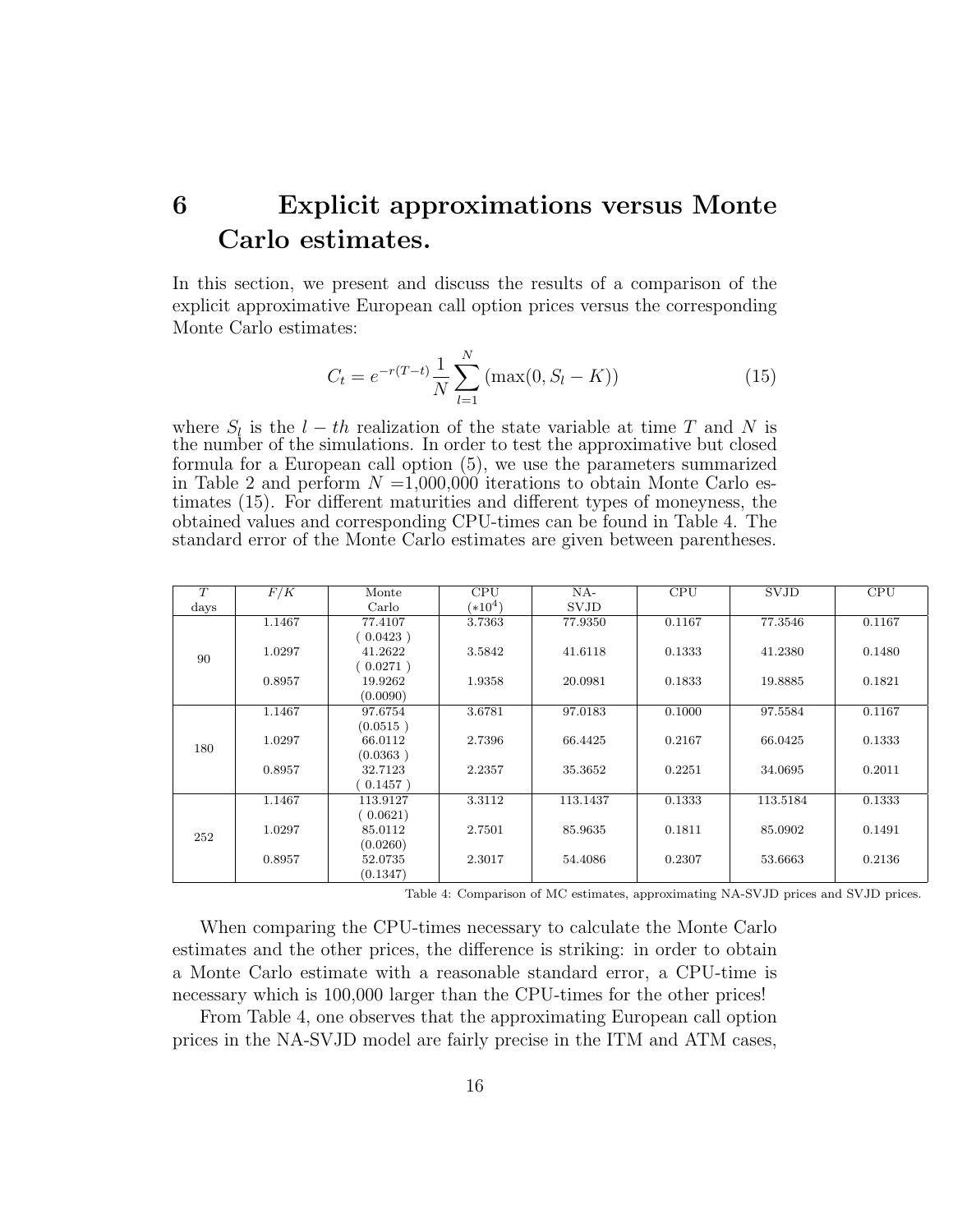whereas for the OTM cases a relative error of about 5\% is possible. However, in all cases the prices obtained in the affine SVJD model are closer to the Monte-Carlo values than the approximating prices of the NA-SVJD model. Therefore, we conclude from Table 4 that for this dataset of Ait-Sahalia, Wang and Yared (2001), it might be better to use the affine SVJD model for option pricing than using the approximating prices obtained in the NA-SVJD model.

### References

- [1] A¨ıt-Sahalia, Y., Y. Wang, and F. Yared (2001). Do Option Markets Correctly Price the Probabilities of Movement of the Underlying Asset? Journal of Econometrics, 102, 67-110.
- [2] Bakshi, G., C. Cao. and Z. Chen (1997). Empirical Performance of Alternative Option Pricing Models, Journal of Finance, 52, 2003-2049.
- [3] Bakshi, G., C. Cao. and Z. Chen (2000). Do Call Prices and the Underlying Stock Always Move in the Same Direction?, Review of Financial Studies, 13, 549-584.
- [4] Bates, D. (1996). Jump and Stochastic Volatility: Exchange Rate Processes Implicit in Deutche Mark in Options, Review of Financial Studies, 9, 69-107.
- [5] Bates, D. (2000). Post '87 Crash Fears in the S&P 500 Futures Option Market, Journal of Econometrics, 94, 181-238.
- [6] Benzoni, L. (1998). Pricing options under stochastic volatility:an econometric analysis. Working paper, Kellog Graduate School of Management, Northwestern University.
- [7] Black, F. and M. Scholes (1973). The Pricing of Options and Corporate Liabilities. Journal of Political Economy, 81, 637-654.
- [8] Chacko, G. and L. Viceira (2003). Spectral GMM Estimation of Continuous-Time Processes, Journal of Econometrics, 116, 1 2, 259-292.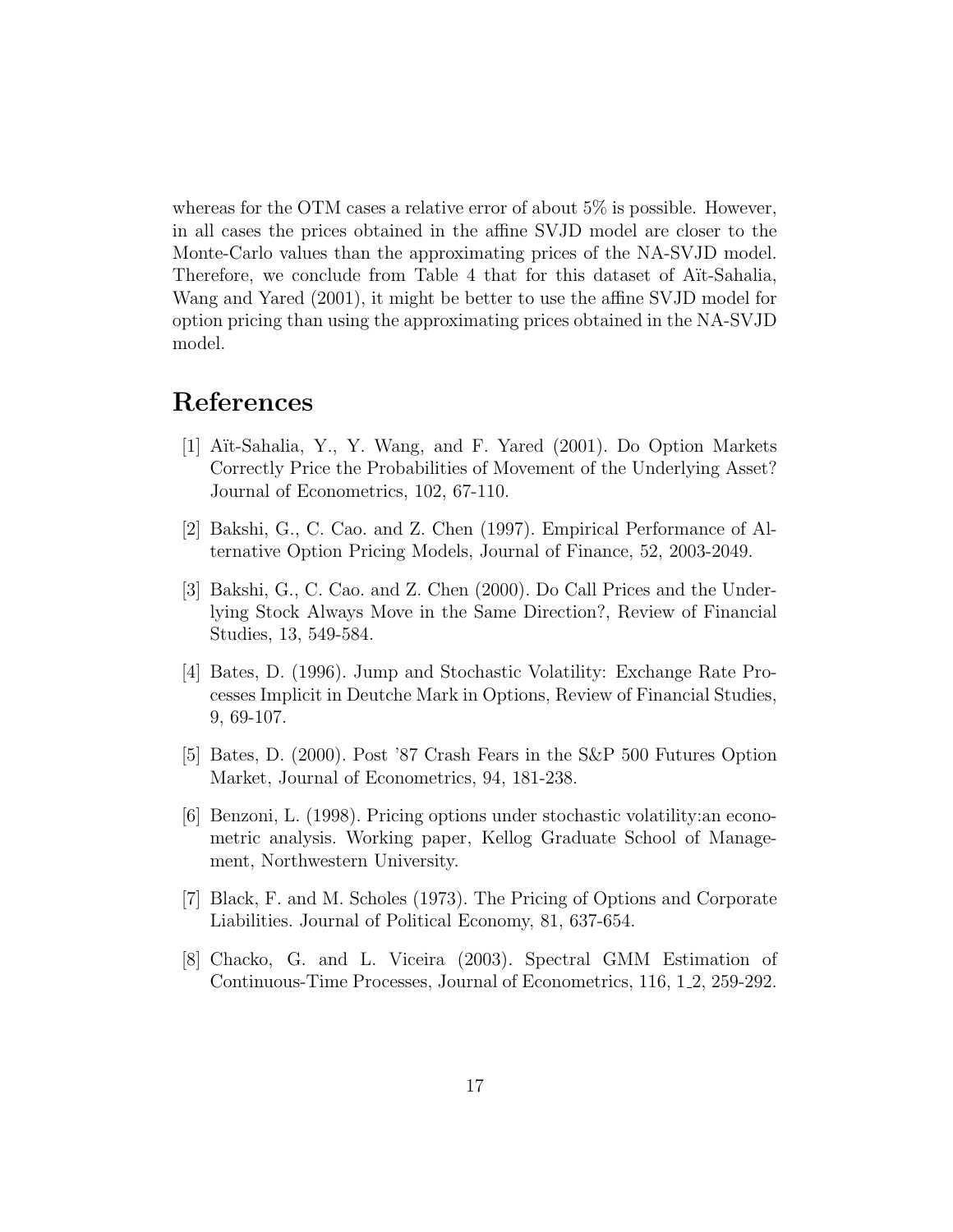- [9] Chan, K., A. Karolyi, F. Longstaff, and A. Sanders (1992). An Empirical Comparison of Alternative Models of the Short-Term Interest Rate, Journal of Finance 47, 1209-1227.
- [10] Cox, J. C., J. E. Ingersoll, and S. A. Ross (1985). A Theory of the Term Structure of Interest Rates. Econometrica, 53 (2), 385-407.
- [11] Duffie, D. and K. Singleton (1993). Simulated Moments Estimation of Markov Models of Asset Prices. Econometrica 61, 929-952.
- [12] Duffie, D., J. Pan, and K. Singleton (2000). Transform Analysis and Asset Pricing for Affine Jump-Difusions. Econometrica, 68, 1343-1376.
- [13] Eraker, B. (2003). Do Stock Prices and Volatility Jump? Reconciling Evidence from Spot and Option Prices. forthcoming in Journal of Finance.
- [14] Eraker, B., M. J. Johannes and N. G. Polson ( 2003). The Impact of Jumps in Returns and Volatility, Journal of Finance, 53, 1269-1300.
- [15] Heston, S. (1993) A Closed-Form Solution For Option with Stochastic Volatility with Applications to Bond and Currency Options, Review of Financial Studies, 6, 337-343.
- [16] Jones, C. (2003). The Dynamics of Stochastic Volatility: Evidence from underlying and options markets. Journal of Econometrics, 116, 181-224.
- [17] McFadden, D. (1989) A Method of Simulated Moments for Estimation of Discrete Response Models without Numerical Integration, Econometrica, 57(5), 995-1026.
- [18] Merton, Robert C. (1992). Continuous Time Finance. Cambridge, Blackwell.
- [19] Pakes, A. and D. Pollard (1989), Simulation and the Asymptotics of Optimization Estimators, Econometrica, 57 (5), 1027-1058.
- [20] Pan, J. (2002). The Jump-Risk Premia Implicit in Option Prices: Evidence from an Integrated Time-Series Study. Journal of Financial Economics, 63, 3 50.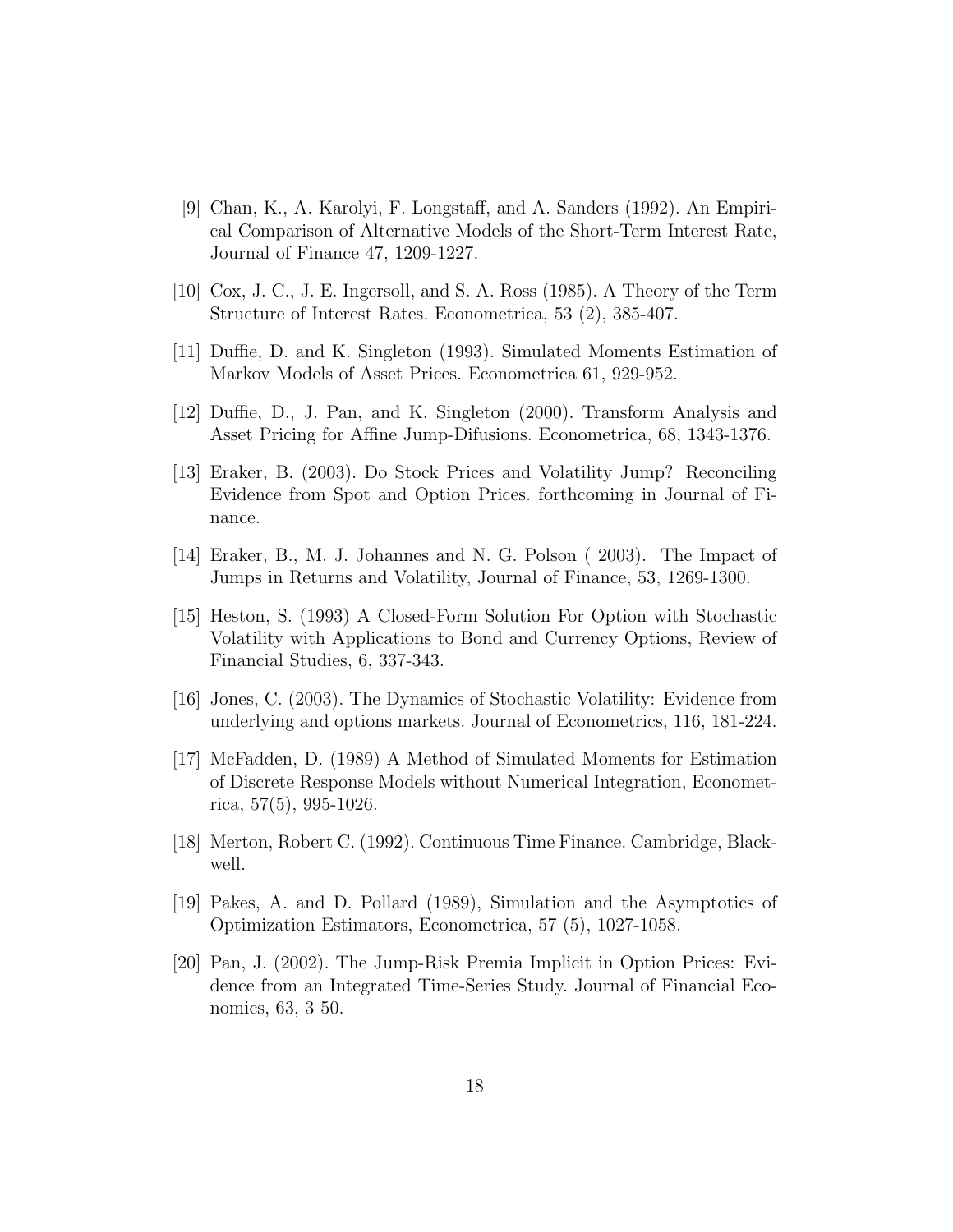[21] Scott, L. (1997). Pricing Stock Options in a Jump-Diffusion Model with Stochastic Volatility and Interest Rates: Application of Fourier Inversion Methods. Mathematical Finance, 7, 345-358.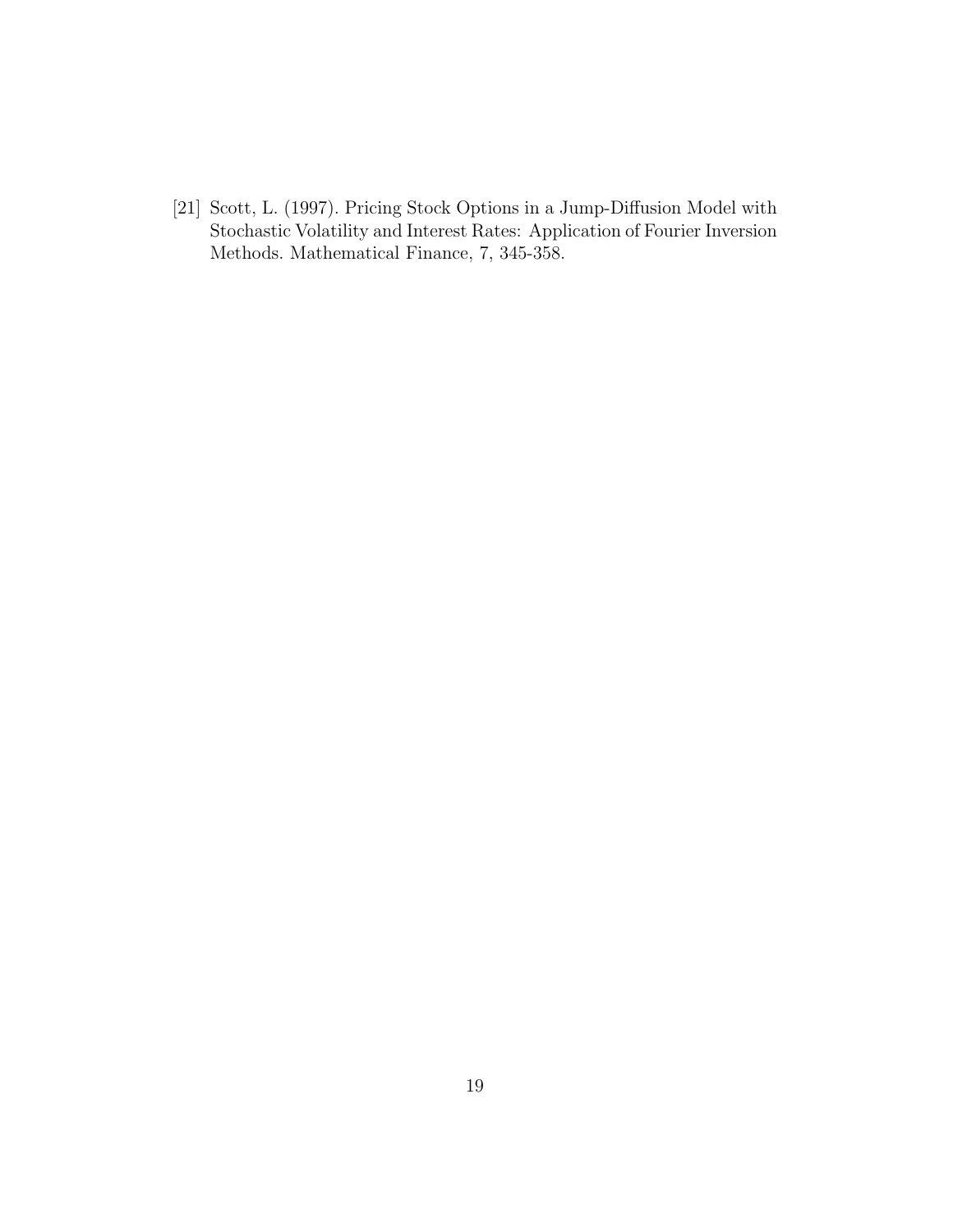#### Appendix A

The price of a European option  $C(S(t), V(t), t)$  depends on the current value of the underlying asset, the current volatility and the time. When differentiating  $C(S(t), V(t), t)$  with respect to  $L(t) = \ln(S(t))$  and the residual time  $\tau = T - t$ , the value of the European call option  $C(L(t), V(t), t)$  must satisfy the following partial differential equation (PDE):

$$
\frac{1}{2}VC_{LL} + [r - \lambda\mu_J - \frac{1}{2}V]C_L + \rho\sigma_vV^{\frac{\gamma+1}{2}}C_{LV} + \frac{1}{2}\sigma_v^2V^{\gamma}C_{VV} + k(\theta - V)C_V
$$

$$
-C_{\tau} - rC + \lambda E_t (C(L + \ln(1+J), V, t) - C(L, V, t)) = 0
$$
 (A: 1)

The option pricing formula given by  $(5)$  has a structure like the Black  $\&$ Scholes formula. Bakshi, Cao and Chen (1997) prove that the probabilities  $\pi_1$  and  $\pi_2$  must also satisfy the some corresponding PDE's. Consequently we obtain two new PDE's which are respectively given by:

$$
\frac{1}{2}V\pi_{1LL} + [r - \lambda\mu_J + \frac{1}{2}V]\pi_{1L} + \rho\sigma_vV^{\frac{\gamma+1}{2}}\pi_{1LV} + \frac{1}{2}\sigma_v^2V^{\gamma}\pi_{1VV} + [k(\theta - V) + \rho\sigma_vV^{\frac{\gamma+1}{2}}]\pi_{1V}
$$

$$
-\pi_{1\tau} - \lambda \mu_J \pi_1 + \lambda E_t ((1 + \ln(1 + J)) \pi_1 (L + \ln(1 + J), V, t) - \pi_1 (L, V, t)) = 0
$$
  
(A: 2)

subject to the boundary condition at the expiration time  $T$ :

$$
\pi_1(L, V, T) = 1_{L(T) \ge \ln K}
$$

and

$$
\frac{1}{2}V\pi_{2LL} + [r - \lambda\mu_J - \frac{1}{2}V]\pi_{2L} + \rho\sigma_vV^{\frac{\gamma+1}{2}}\pi_{2LV} + \frac{1}{2}\sigma_v^2V^{\gamma}\pi_{2VV} + k(\theta - V)\pi_{2V}
$$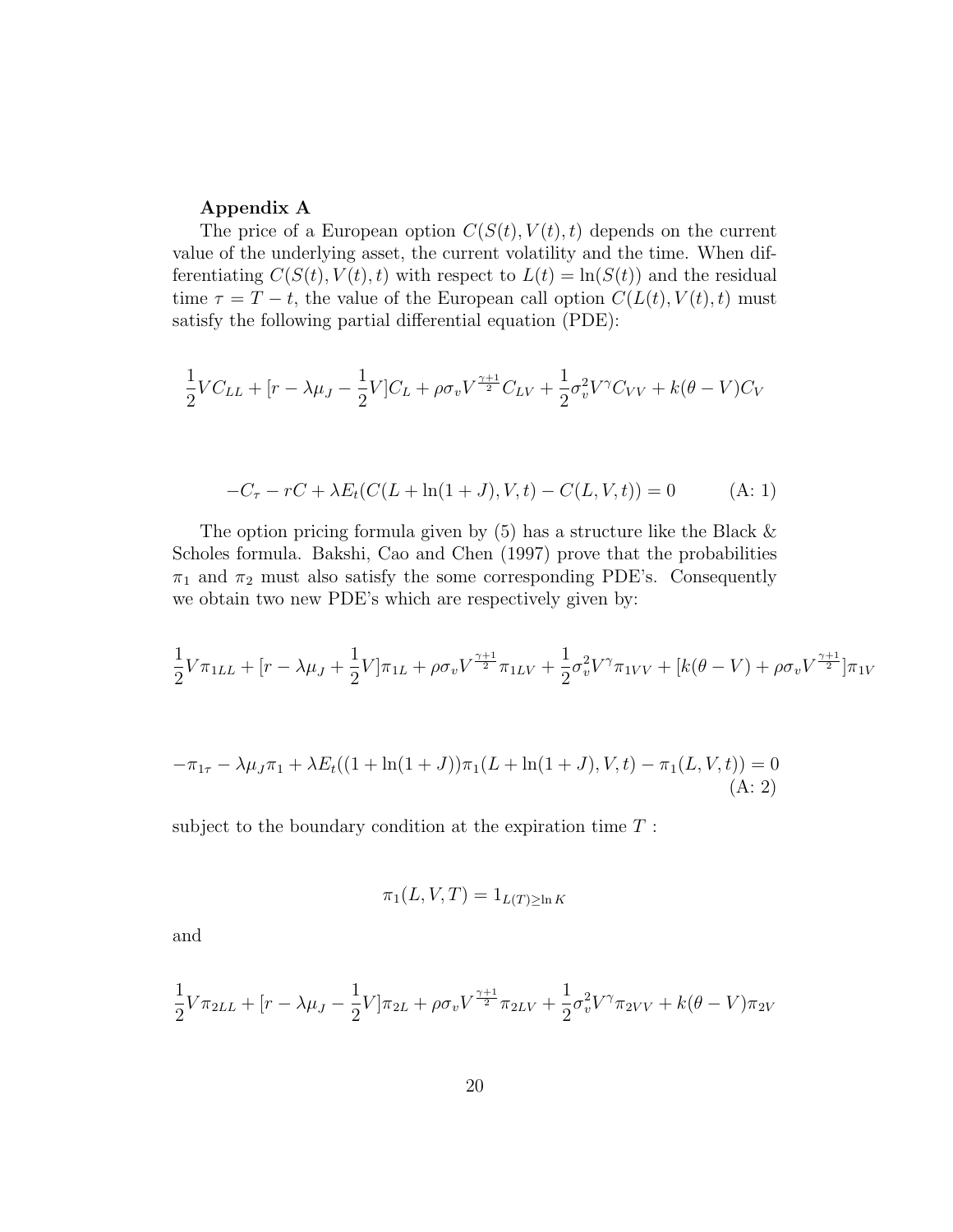$$
-\pi_{2\tau} + \lambda E_t(\pi_2(L + \ln(1+J), V, t) - \pi_2(L, V, t)) = 0
$$
 (A: 3)

subject to the boundary condition at the expiration time  $T$ :

$$
\pi_2(L, V, T) = 1_{L(T) \ge \ln K}
$$

Equation (A: 2) and (A: 3) are non-linear PDE's. In order to have linear PDE's, we use the expansion of Chacko and Viceira (1999) of the power of V to get:

$$
V^{\frac{\gamma+1}{2}} \approx \theta^{\frac{\gamma+1}{2}} \frac{1-\gamma}{2} + \frac{\gamma+1}{2} \theta^{\frac{\gamma-1}{2}} V \tag{A: 4}
$$

$$
V^{\gamma} \approx \theta^{\gamma} (1 - \gamma) + \gamma \theta^{\gamma - 1} V \tag{A: 5}
$$

The simple transformation shows that

$$
\frac{1}{2}V\pi_{1LL} + [r - \lambda\mu_J + \frac{1}{2}V]\pi_{1L} + \rho\sigma_v[\theta^{\frac{\gamma+1}{2}}\frac{1-\gamma}{2} + \frac{\gamma+1}{2}\theta^{\frac{\gamma-1}{2}}V]\pi_{1LV}
$$
  
+ 
$$
\frac{1}{2}\sigma_v^2[\theta^{\gamma}(1-\gamma) + \gamma\theta^{\gamma-1}V]\pi_{1VV} + [k(\theta - V) + \rho\sigma_v[\theta^{\frac{\gamma+1}{2}}\frac{1-\gamma}{2} + \frac{\gamma+1}{2}\theta^{\frac{\gamma-1}{2}}V]]\pi_{1V}
$$

$$
-\pi_{1\tau} - \lambda \mu_J \pi_1 + \lambda E_t((1+J)\pi_1(L+\ln(1+J),V,t) - \pi_1(L,V,t)) = 0
$$
\n(A: 6)

and

$$
\frac{1}{2}V\pi_{2LL} + [r - \lambda\mu_J - \frac{1}{2}V]\pi_{2L} + \rho\sigma_v[\theta^{\frac{\gamma+1}{2}}\frac{1-\gamma}{2} + \frac{\gamma+1}{2}\theta^{\frac{\gamma-1}{2}}V]\pi_{2LV}
$$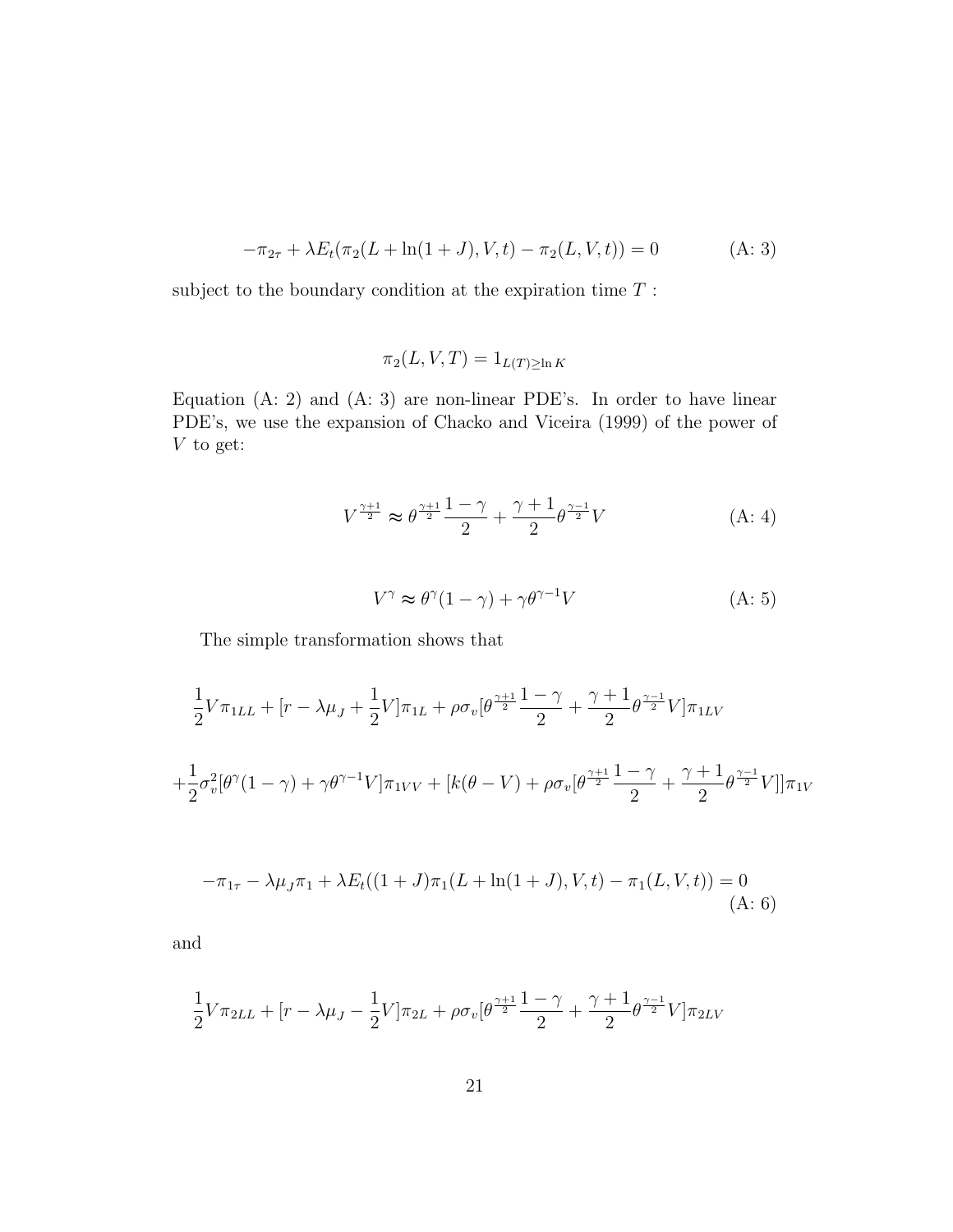$$
+\frac{1}{2}\sigma_v^2[\theta^{\gamma}(1-\gamma)+\gamma\theta^{\gamma-1}V]\pi_{2VV} + k(\theta - V)\pi_{2V} - \pi_{2\tau}
$$
  
 
$$
+\lambda E_t(\pi_2(L+\ln(1+J),V,t) - \pi_2(L,V,t)) = 0
$$
 (A: 7)

Following Heston (1993), Bates (1996), Bakshi et al. (1997) and Scott (1997), the different moments generated by the probability  $\pi_j$  (j = 1,2) also satisfy the same PDE's, in particular the corresponding characteristic functions for  $\pi_j$  denoted by  $f_j(L, V, t, \phi)$  satisfy the above PDE's with the boundary conditions:

$$
f_j(L, V, t, \phi) = e^{i\phi L_0} \qquad j = 1, 2 \qquad (A: 8)
$$

The PDE's for the characteristics functions have an exact solution given by :

$$
f_1(L, V, t, \phi) = \exp(u(\tau) + x(\tau)V(t) + i\phi L(t))
$$
 (A: 9)

with the boundary conditions:

$$
u(0) = x(0) = 0
$$

and

$$
f_2(L, V, t, \phi) = \exp(z(\tau) + y(\tau)V(t) + i\phi L(t) + r\tau)
$$
 (A: 10)

with the terminal conditions:

$$
z(0) = y(0) = 0
$$

By substituting (A: 9) for  $f_1(L, V, t, \phi)$  in (A: 2) and separating the terms we obtain the first term  $x(\tau)$ :

$$
x(\tau) = \frac{i\phi(1 + i\phi)(1 - e^{\Delta_x \tau})}{2\Delta_x - (\Delta_x + \eta_x)(1 - e^{\Delta_x \tau})}
$$
(A: 11)

where  $\Delta_x = \sqrt{\eta_x^2 - \sigma_v^2} i\phi (1 + i\phi) \gamma \theta^{\gamma - 1}$  and  $\eta_x = \rho \sigma_v \frac{\gamma + 1}{2}$  $\frac{+1}{2}\theta^{\frac{\gamma-1}{2}}(i\phi+1)-\kappa.$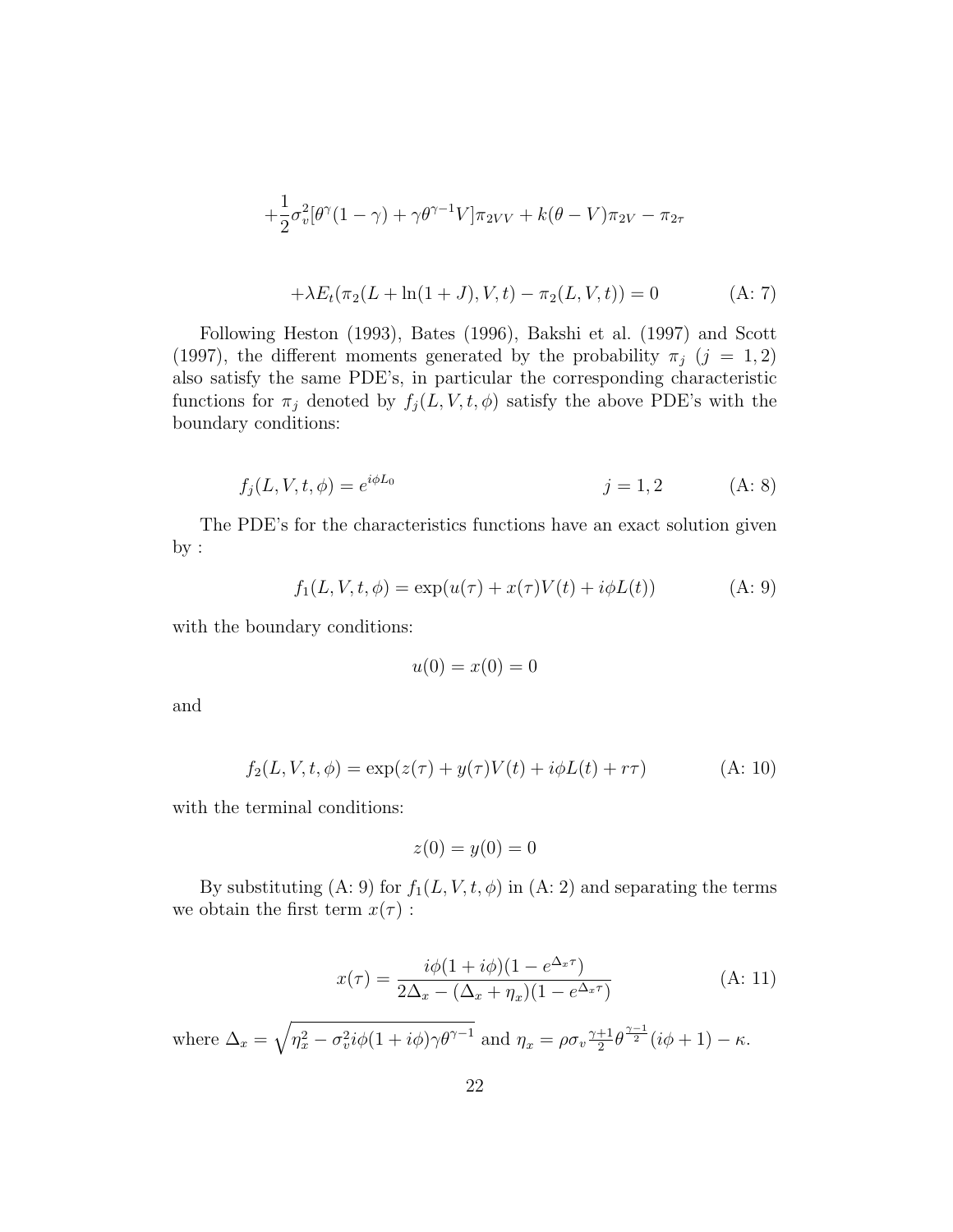When substituting (A: 10) for  $f_2(L, V, t, \phi)$  in (A: 3) and separating the terms we obtain an explicit form for  $y(\tau)$ :

$$
y(\tau) = \frac{-i\phi(1 - i\phi)(1 - e^{\Delta_y \tau})}{2\Delta_y - (\Delta_y + \eta_y)(1 - e^{\Delta_y \tau})}
$$
(A: 12)

where  $\Delta_y = \sqrt{\eta_y^2 - \sigma_v^2} i \phi (i \phi - 1) \gamma \theta^{\gamma - 1}$  and  $\eta_y = \rho \sigma_v \frac{\gamma + 1}{2}$  $\frac{+1}{2}\theta^{\frac{\gamma-1}{2}}i\phi-\kappa$ 

The other term  $u(\tau)$  in the characteristic function  $f_1(L, V, t, \phi)$  is obtained by an integration of  $x(\tau)$  and  $x^2(\tau)$  as follows:

$$
u(\tau) = [ri\phi - \lambda\mu_J(1 + i\phi)]\tau - \frac{1}{\gamma\theta^{\gamma-1}\sigma_v^2}[\kappa\theta + \rho\sigma_v \frac{1 - \gamma}{2}\theta^{\frac{\gamma-1}{2}}(i\phi + 1)][2\ln(1 - \frac{(\Delta_x + \eta_x)(1 - e^{-\Delta_x \tau})}{2\Delta_x} + (\Delta_x + \eta_x)\tau] + \frac{\sigma_v^2(1 - \gamma)\theta^{\gamma}}{2(\gamma\theta^{\gamma-1}\sigma_v^2)^2}[4\eta_x \ln(1 - \frac{(\Delta_x + \eta_x)(1 - e^{-\Delta_x \tau})}{2\Delta_x} + (\Delta_x + \eta_x)^2\tau - 2(\Delta_x + \eta_x)] + \lambda\tau(1 + \mu_J)[(1 + \mu_J)^{i\phi}e^{\sigma_v^2 i\phi(1 + i\phi)} - 1]
$$
(A:13)

The other term  $z(\tau)$  in the characteristic function  $f_2(L, V, t, \phi)$  is obtained by an integration of  $y(\tau)$  and  $y^2(\tau)$  as follows:

$$
z(\tau) = (r - \lambda \mu_J)\tau i\phi
$$
  
\n
$$
-\frac{1}{\gamma \theta^{\gamma - 1} \sigma_v^2} [\kappa \theta + \rho \sigma_v \frac{1 - \gamma \theta^{\gamma + 1}}{2} i\phi] [2 \ln(1 - \frac{(\Delta_y + \eta_y)(1 - e^{-\Delta_y \tau})}{2\Delta_y} + (\Delta_y + \eta_y)\tau]
$$
  
\n
$$
-\frac{\sigma_v^2 (1 - \gamma)\theta^{\gamma}}{2(\gamma \theta^{1 - \gamma} \sigma_v^2)^2} [4\eta_y \ln(1 - \frac{(\Delta_y + \eta_y)(1 - e^{-\Delta_y \tau})}{2\Delta_y}
$$
  
\n
$$
+(\Delta_y + \eta_y)^2 \tau - 2(\Delta_y + \eta_y)]
$$
  
\n
$$
-\lambda \tau [(1 + \mu_J)^{i\phi} e^{\sigma_v^2 i\phi(1 + i\phi)/2} - 1]
$$
  
\n(A:14)

When studying the PDE's (A: 6) and (A: 7), it is easy to see that  $\pi_1$  and  $\pi_2$  are in fact the probabilities corresponding to the system described by the SDE:

$$
\frac{dS_t}{S_t} = (r - \lambda \mu_J)dt + \sqrt{V_t}dZ_s(t) + J_t dq_t
$$
  

$$
dV_t = k(\theta - V_t)dt + \sigma_v \sqrt{\theta^{\gamma}(1 - \gamma) + \gamma \theta^{\gamma - 1} V_t}dZ_v(t)
$$